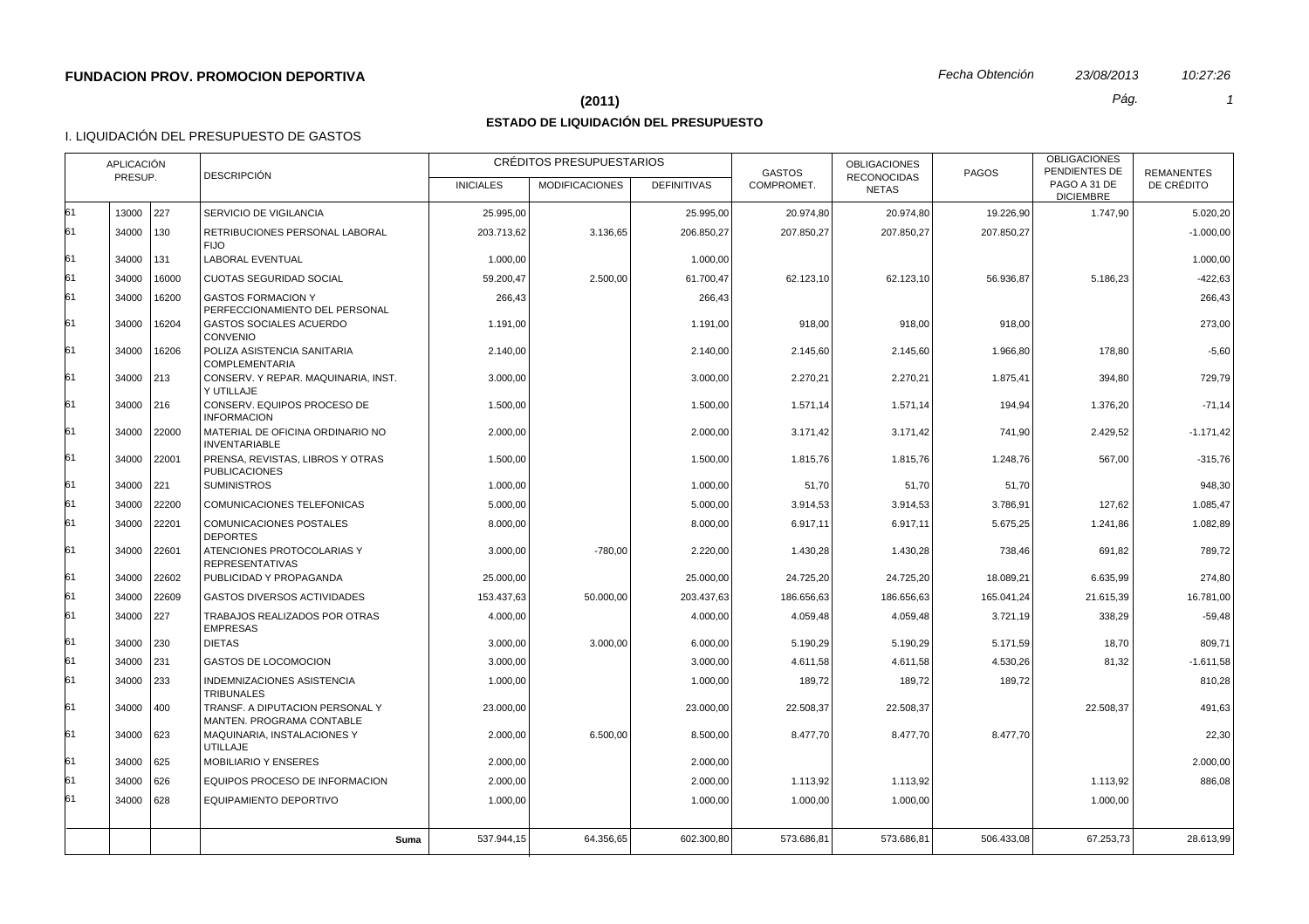## **(2011)** *Pág. 2*

# **ESTADO DE LIQUIDACIÓN DEL PRESUPUESTO**

## I. LIQUIDACIÓN DEL PRESUPUESTO DE GASTOS

|          | APLICACIÓN<br>PRESUP. |                | <b>DESCRIPCIÓN</b>                                                               |                      | CRÉDITOS PRESUPUESTARIOS |                      | <b>GASTOS</b>        | <b>OBLIGACIONES</b><br><b>RECONOCIDAS</b> | <b>PAGOS</b>         | <b>OBLIGACIONES</b><br>PENDIENTES DE | <b>REMANENTES</b> |
|----------|-----------------------|----------------|----------------------------------------------------------------------------------|----------------------|--------------------------|----------------------|----------------------|-------------------------------------------|----------------------|--------------------------------------|-------------------|
|          |                       |                |                                                                                  | <b>INICIALES</b>     | <b>MODIFICACIONES</b>    | <b>DEFINITIVAS</b>   | COMPROMET.           | <b>NETAS</b>                              |                      | PAGO A 31 DE<br><b>DICIEMBRE</b>     | DE CRÉDITO        |
| 61       | 34000 831             |                | ANTICIPOS AL PERSONAL                                                            | 15.613,00            |                          | 15.613,00            |                      |                                           |                      |                                      | 15.613,00         |
| 61       | 34101                 | 22609          | <b>GASTOS DIVERSOS JUEGOS</b><br><b>ESCOLARES</b>                                | 162.487,00           |                          | 162.487,00           | 140.787,99           | 140.787,99                                | 112.021,85           | 28.766,14                            | 21.699,01         |
| 61       |                       | 34102 22609    | GASTOS DIVERSOS CONVIVENCIAS EN<br>LA NIEVE                                      | 160.000,00           |                          | 160.000,00           | 161.030,95           | 161.030,95                                | 158.792,00           | 2.238,95                             | $-1.030,95$       |
| 61       | 34103                 | 22609          | GASTOS DIVERSOS SEMANA BLANCA<br><b>ESCOLAR</b>                                  | 85.000,00            | $-9.500,00$              | 75.500,00            | 72.650,17            | 72.650,17                                 | 72.650,17            |                                      | 2.849,83          |
| 61       | 34104 227             |                | <b>ESTUDIOS DE PROYECTOS</b><br><b>DEPORTIVOS</b>                                | 2.000,00             |                          | 2.000,00             |                      |                                           |                      |                                      | 2.000,00          |
| 61       | 34105 226             |                | <b>GASTOS DIVERSOS CAMPAMENTOS</b><br><b>DEPORTIVOS</b>                          | 215.000,00           | $-4.856,65$              | 210.143,35           | 212.100,74           | 212.100,74                                | 210.105,74           | 1.995,00                             | $-1.957,39$       |
| 61       |                       | 34106 22609    | GASTOS DIVERSOS PALENCIA LEGUA A<br>LEGUA                                        | 10.500,00            |                          | 10.500,00            | 15.797,78            | 15.797,78                                 | 10.323,81            | 5.473,97                             | $-5.297,78$       |
| 61       | 34106 481             |                | PREMIOS PALENCIA LEGUA A LEGUA                                                   | 14.500,00            |                          | 14.500,00            | 13.120,00            | 13.120,00                                 | 13.120,00            |                                      | 1.380,00          |
| 61       | 34107                 | 452            | SUBVENCIONES A CENTROS<br><b>ESCOLARES</b>                                       | 6.000,00             |                          | 6.000,00             | 5.849,42             | 5.849,42                                  | 5.849,42             |                                      | 150,58            |
| 61       | 34107                 | 46201          | SUBV. AYTOS. ACTIVIDADES<br><b>DEPORTIVAS</b>                                    | 33.000,00            |                          | 33.000,00            | 30.179,00            | 30.179,00                                 | 30.179,00            |                                      | 2.821,00          |
| 61       | 34107                 | 46203          | SUBV. AYTO. VENTA DE BAÑOS CROSS<br><b>INTERNACIONAL</b>                         | 8.000,00             | 9.000,00                 | 17.000,00            | 17.000,00            | 9.000,00                                  | 9.000,00             |                                      | 8.000,00          |
| 61<br>61 | 34107<br>34107        | 481            | PREMIOS, BECAS Y PENSIONES DE<br>ESTUDIO E INVESTIGACION                         | 20.000,00            |                          | 20.000,00            | 17.917,50            | 17.917,50                                 | 17.917,50            |                                      | 2.082,50          |
| 61       | 34107                 | 48901<br>48902 | CONVENIO CLUB H.L. RUEDA<br><b>ACTIVIDADES</b><br>CONVENIO CLUB DEPORTIVO CRISTO | 1.500,00<br>7.000,00 |                          | 1.500,00<br>7.000,00 | 1.500,00<br>7.200,00 | 1.500,00<br>7.200,00                      | 1.500,00<br>5.400,00 | 1.800,00                             | $-200,00$         |
|          |                       |                | <b>ATLETICO</b>                                                                  |                      |                          |                      |                      |                                           |                      |                                      |                   |
| 61       | 34107                 | 48903          | CONVENIO CLUB DE FUTBOL VENTA DE<br><b>BAÑOS</b>                                 | 14.000,00            |                          | 14.000,00            |                      |                                           |                      |                                      | 14.000.00         |
| 61       | 34107                 | 48904          | CONVENIO UNION CICLISTA PALENCIA                                                 | 25.000,00            |                          | 25.000,00            | 33.500,00            | 33.500,00                                 | 33.500,00            |                                      | $-8.500,00$       |
| 61       | 34107                 | 48905          | CONVENIOS ACTIVIDADES DEPORTIVAS                                                 | 15.287,00            | 146.500,00               | 161.787,00           | 163.000,00           | 155.125,00                                | 91.375,00            | 63.750,00                            | 6.662,00          |
| 61       | 34107                 | 48906          | OTRAS TRANSFERENCIAS ACTIVIDADES<br><b>DEPORTIVAS</b>                            | 50.000,00            |                          | 50.000,00            | 43.500,00            | 43.500,00                                 | 41.950,00            | 1.550,00                             | 6.500,00          |
| 61       | 34107                 | 48907          | CONVENIO CLUB DEPORTIVO BLANCA<br><b>DE CASTILLA</b>                             | 5.000,00             | 1.250,00                 | 6.250,00             | 5.750,00             | 4.625,00                                  | 4.625,00             |                                      | 1.625,00          |
| 61       | 34107                 | 48909          | CONVENIO ACTIVIDADES C.D. SANI 2000                                              | 1.500,00             |                          | 1.500,00             | 1.500,00             | 1.500,00                                  | 1.500,00             |                                      |                   |
| 61       | 34107                 | 48915          | CONVENIO ACTIV IDADES CLUB<br><b>DEPORTIVO AGUILAR</b>                           | 14.000,00            |                          | 14.000,00            | 12.500,00            | 12.500,00                                 | 12.500,00            |                                      | 1.500,00          |
| 61       | 34107                 | 48917          | CONVENIO ACTIVIDADES C.I.T. ALAR DEL<br><b>REY</b>                               | 2.200,00             |                          | 2.200.00             | 2.200,00             | 2.200,00                                  |                      | 2.200.00                             |                   |
| 61       | 34107                 | 48918          | CONVENIO ESTHER RODRIGUEZ<br><b>MORANTE</b>                                      | 1.500,00             |                          | 1.500,00             | 1.500,00             | 1.500,00                                  | 1.500,00             |                                      |                   |
| 61       | 34107                 | 48919          | CONVENIO DIEGO COSGAYA NORIEGA                                                   | 3.000.00             |                          | 3.000.00             | 3.000.00             | 3.000,00                                  |                      | 3.000.00                             |                   |
|          |                       |                | Suma                                                                             | 1.448.031,15         | 206.750,00               | 1.654.781,15         | 1.563.272,18         | 1.546.272,18                              | 1.364.896.24         | 181.375,94                           | 108.508,97        |
|          |                       |                |                                                                                  |                      |                          |                      |                      |                                           |                      |                                      |                   |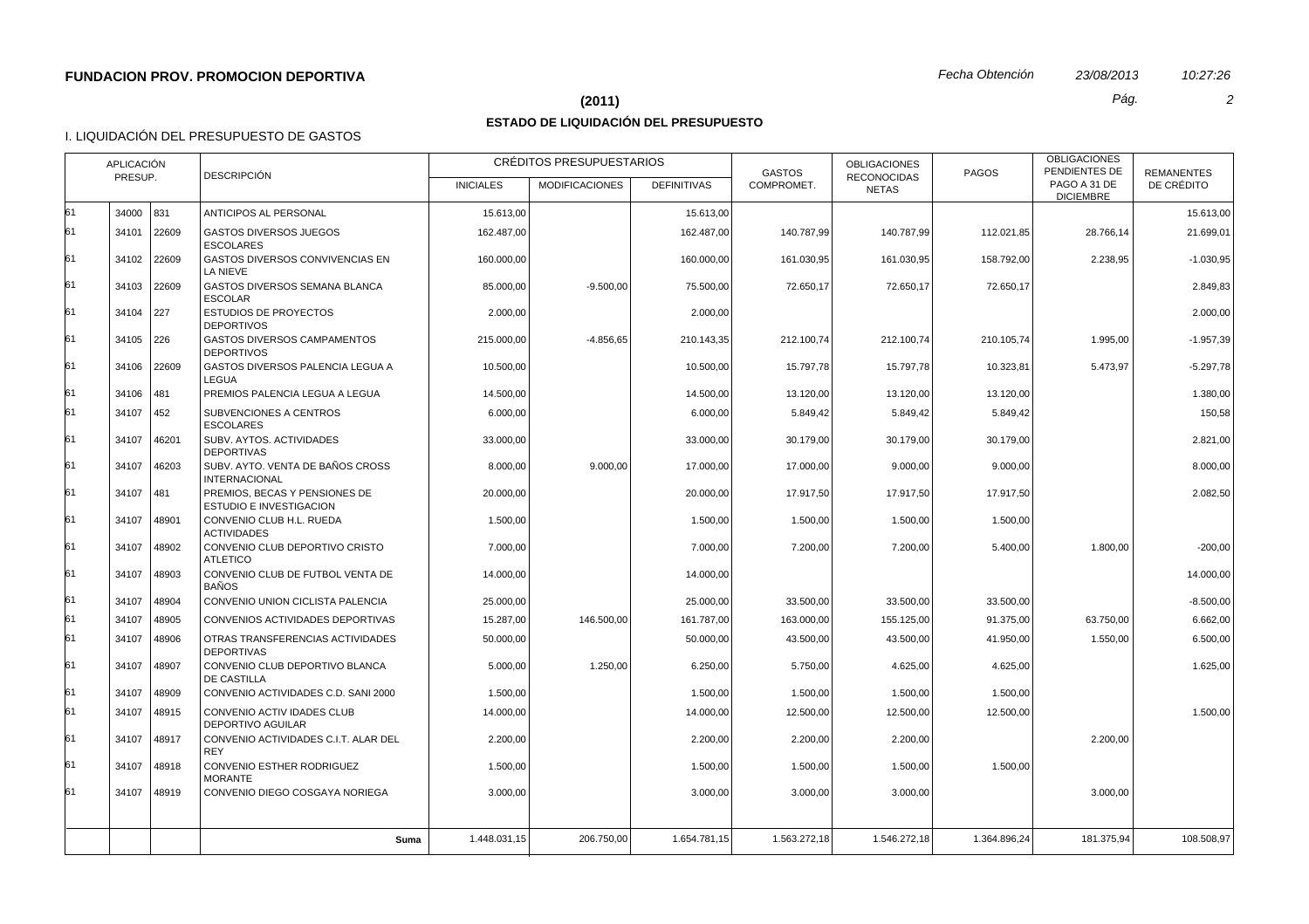## **(2011)** *Pág. 3*

# **ESTADO DE LIQUIDACIÓN DEL PRESUPUESTO**

## I. LIQUIDACIÓN DEL PRESUPUESTO DE GASTOS

|    | APLICACIÓN |     | <b>DESCRIPCIÓN</b>                                                    |                  | CRÉDITOS PRESUPUESTARIOS |                    | GASTOS       | <b>OBLIGACIONES</b>                | PAGOS        | OBLIGACIONES<br>PENDIENTES DE    | <b>REMANENTES</b> |
|----|------------|-----|-----------------------------------------------------------------------|------------------|--------------------------|--------------------|--------------|------------------------------------|--------------|----------------------------------|-------------------|
|    | PRESUP.    |     |                                                                       | <b>INICIALES</b> | <b>MODIFICACIONES</b>    | <b>DEFINITIVAS</b> | COMPROMET.   | <b>RECONOCIDAS</b><br><b>NETAS</b> |              | PAGO A 31 DE<br><b>DICIEMBRE</b> | DE CRÉDITO        |
| 61 | 34107 762  |     | SUBVENCIONES AYUNTAMIENTOS<br><b>INVERSIONES DEPORTIVAS</b>           | 38.000,00        |                          | 38.000,00          | 28.001,82    | 28.001,82                          | 24.653,67    | 3.348,15                         | 9.998,18          |
| 61 | 34108      | 462 | SUBV. AYTOS. CAMPAÑA DE NATACION                                      | 4.000,00         |                          | 4.000,00           | 2.770,00     | 2.770,00                           | 2.770,00     |                                  | 1.230,00          |
| 61 | 34109 226  |     | GASTOS DIVERSOS ESCUELA DE<br><b>ATLETISMO</b>                        | 13.000,00        | 13.971,20                | 26.971,20          | 13.075,08    | 13.075,08                          | 13.075,08    |                                  | 13.896,12         |
| 61 | 34109 227  |     | TRABAJOS REALIZADOS POR OTRAS<br><b>EMPRESAS ESCUELA DE ATLETISMO</b> | 50.000,00        |                          | 50.000,00          | 43.652,18    | 43.652,18                          | 15.300,00    | 28.352,18                        | 6.347,82          |
| 61 | 34110 226  |     | GASTOS DIVERSOS DEPORTE SOCIAL                                        | 15.000,00        |                          | 15.000,00          | 1.600,00     | 1.600,00                           | 1.600,00     |                                  | 13.400,00         |
|    |            |     |                                                                       |                  |                          |                    |              |                                    |              |                                  |                   |
|    |            |     |                                                                       |                  |                          |                    |              |                                    |              |                                  |                   |
|    |            |     |                                                                       |                  |                          |                    |              |                                    |              |                                  |                   |
|    |            |     |                                                                       |                  |                          |                    |              |                                    |              |                                  |                   |
|    |            |     |                                                                       |                  |                          |                    |              |                                    |              |                                  |                   |
|    |            |     |                                                                       |                  |                          |                    |              |                                    |              |                                  |                   |
|    |            |     |                                                                       |                  |                          |                    |              |                                    |              |                                  |                   |
|    |            |     |                                                                       |                  |                          |                    |              |                                    |              |                                  |                   |
|    |            |     |                                                                       |                  |                          |                    |              |                                    |              |                                  |                   |
|    |            |     |                                                                       |                  |                          |                    |              |                                    |              |                                  |                   |
|    |            |     |                                                                       |                  |                          |                    |              |                                    |              |                                  |                   |
|    |            |     |                                                                       |                  |                          |                    |              |                                    |              |                                  |                   |
|    |            |     |                                                                       |                  |                          |                    |              |                                    |              |                                  |                   |
|    |            |     |                                                                       |                  |                          |                    |              |                                    |              |                                  |                   |
|    |            |     |                                                                       |                  |                          |                    |              |                                    |              |                                  |                   |
|    |            |     |                                                                       |                  |                          |                    |              |                                    |              |                                  |                   |
|    |            |     |                                                                       |                  |                          |                    |              |                                    |              |                                  |                   |
|    |            |     | Suma                                                                  | 1.530.031,15     | 220.721,20               | 1.750.752,35       | 1.624.369,44 | 1.607.369,44                       | 1.397.641,32 | 209.728,12                       | 143.382,91        |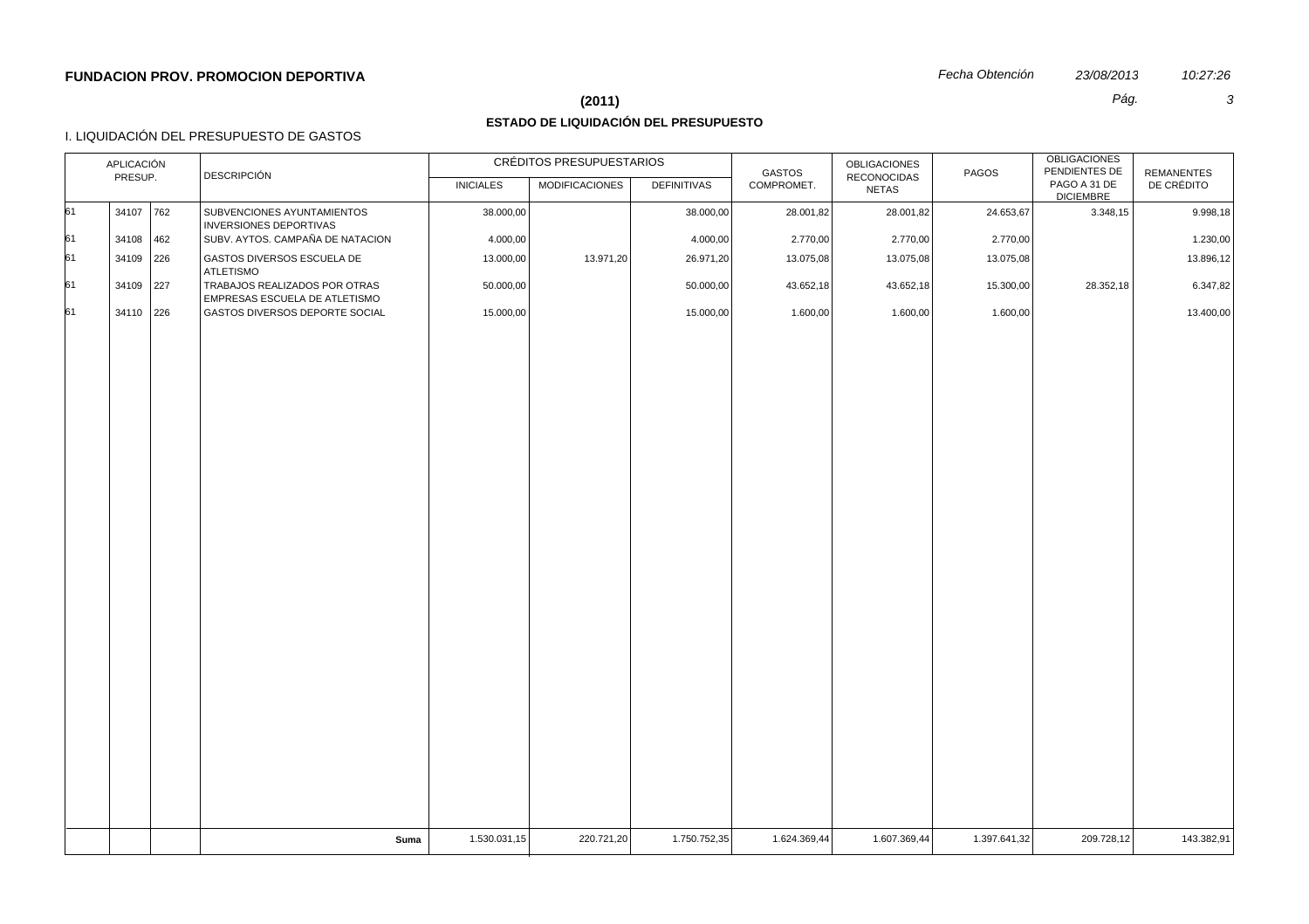# **ESTADO DE LIQUIDACIÓN DEL PRESUPUESTO DE GASTOS: RESUMEN POR CLASIFICACIÓN ECONÓMICA**

### **Capítulo: 1 GASTOS DE PERSONAL.**

| <b>ARTÍCULO</b> | CONCEPTO                                                         |                  | CRÉDITOS PRESUPUESTARIOS |                    | <b>GASTOS</b> | OBLIGACIONES                       | PAGOS      | <b>OBLIGACIONES</b><br>PENDIENTES DE | <b>REMANENTES</b> |
|-----------------|------------------------------------------------------------------|------------------|--------------------------|--------------------|---------------|------------------------------------|------------|--------------------------------------|-------------------|
|                 | SUBCONCEPTO                                                      | <b>INICIALES</b> | MODIFICACIONES           | <b>DEFINITIVAS</b> | COMPROMET.    | <b>RECONOCIDAS</b><br><b>NETAS</b> |            | PAGO A 31 DE<br><b>DICIEMBRE</b>     | DE CRÉDITO        |
| 13              | PERSONAL LABORAL.                                                |                  |                          |                    |               |                                    |            |                                      |                   |
|                 | 130<br>LABORAL FIJO.                                             |                  |                          |                    |               |                                    |            |                                      |                   |
|                 | 130<br>LABORAL FIJO.                                             | 203.713,62       | 3.136,65                 | 206.850,27         | 207.850,27    | 207.850,27                         | 207.850,27 |                                      | $-1.000,00$       |
|                 | <b>Total Concepto</b>                                            | 203.713,62       | 3.136,65                 | 206.850,27         | 207.850,27    | 207.850,27                         | 207.850,27 |                                      | $-1.000,00$       |
|                 | 131<br>LABORAL TEMPORAL.                                         |                  |                          |                    |               |                                    |            |                                      |                   |
|                 | 131<br>LABORAL TEMPORAL.                                         | 1.000,00         |                          | 1.000,00           |               |                                    |            |                                      | 1.000,00          |
|                 | <b>Total Concepto</b>                                            | 1.000,00         |                          | 1.000,00           |               |                                    |            |                                      | 1.000,00          |
|                 | Total Artículo.                                                  | 204.713,62       | 3.136,65                 | 207.850,27         | 207.850,27    | 207.850,27                         | 207.850,27 |                                      |                   |
| 16              | CUOTAS, PRESTACIONES Y GASTOS SOC. A<br>CARGO DEL EMPLEADOR.     |                  |                          |                    |               |                                    |            |                                      |                   |
|                 | 160<br><b>CUOTAS SOCIALES.</b>                                   |                  |                          |                    |               |                                    |            |                                      |                   |
|                 | 16000<br>SEGURIDAD SOCIAL.                                       | 59.200,47        | 2.500,00                 | 61.700,47          | 62.123,10     | 62.123,10                          | 56.936,87  | 5.186,23                             | $-422,63$         |
|                 | <b>Total Concepto</b>                                            | 59.200,47        | 2.500,00                 | 61.700,47          | 62.123,10     | 62.123,10                          | 56.936,87  | 5.186,23                             | $-422,63$         |
|                 | 162<br>GASTOS SOCIALES DEL PERSONAL.                             |                  |                          |                    |               |                                    |            |                                      |                   |
|                 | 16200<br>FORMACIÓN Y PERFECCIONAMIENTO DEL<br>PERSONAL.          | 266,43           |                          | 266,43             |               |                                    |            |                                      | 266,43            |
|                 | 16204<br>ACCIÓN SOCIAL.                                          | 1.191,00         |                          | 1.191,00           | 918,00        | 918,00                             | 918,00     |                                      | 273,00            |
|                 | 16206<br>ASISTENCIA MEDICO-FARMACEUTICA A<br><b>FUNCIONARIOS</b> | 2.140,00         |                          | 2.140,00           | 2.145,60      | 2.145,60                           | 1.966,80   | 178,80                               | $-5,60$           |
|                 | <b>Total Concepto</b>                                            | 3.597,43         |                          | 3.597,43           | 3.063,60      | 3.063,60                           | 2.884,80   | 178,80                               | 533,83            |
|                 | Total Artículo.                                                  | 62.797,90        | 2.500,00                 | 65.297,90          | 65.186,70     | 65.186,70                          | 59.821,67  | 5.365,03                             | 111,20            |
|                 | <b>Total Capítulo</b>                                            | 267.511,52       | 5.636,65                 | 273.148,17         | 273.036,97    | 273.036,97                         | 267.671,94 | 5.365,03                             | 111,20            |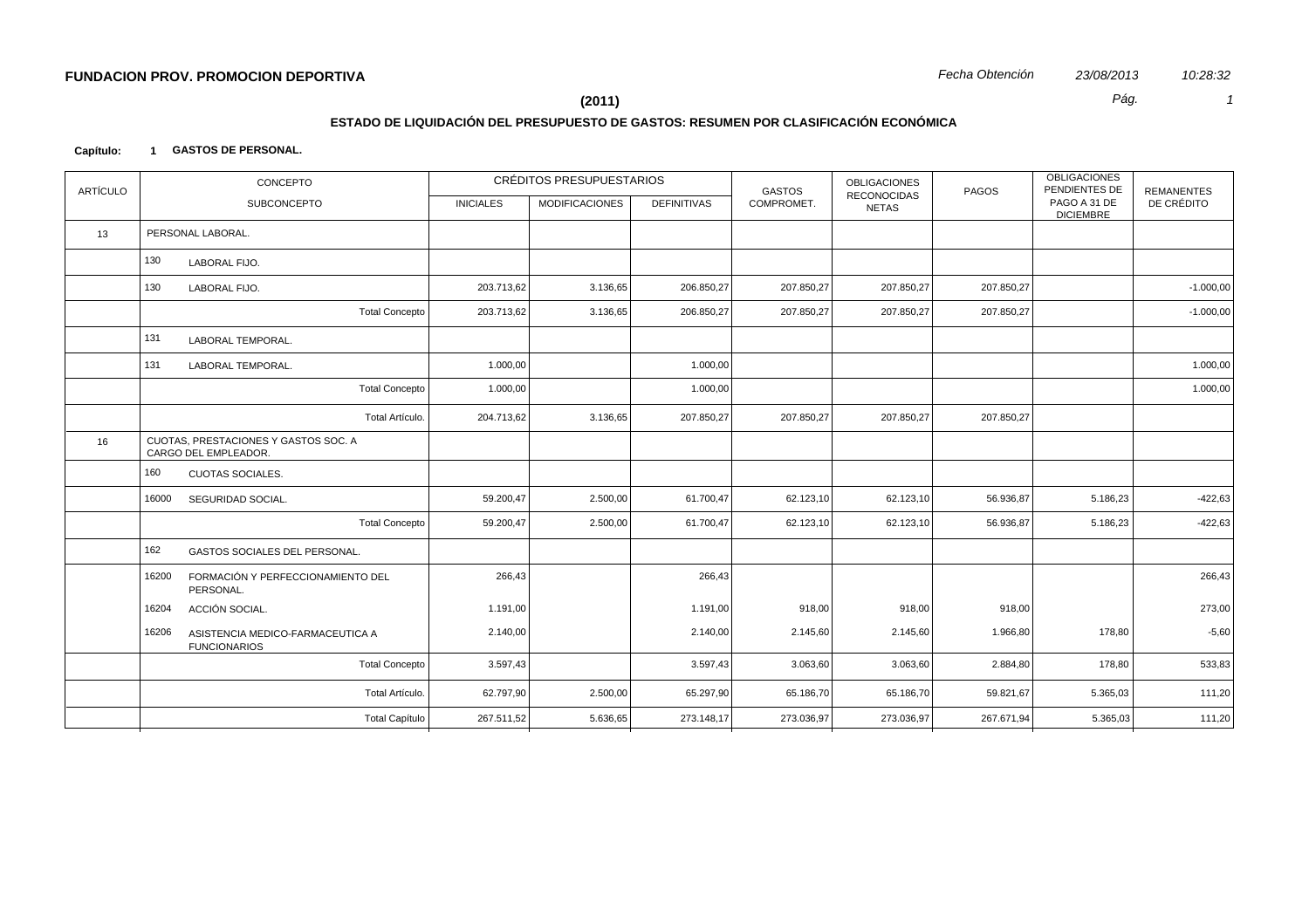# **ESTADO DE LIQUIDACIÓN DEL PRESUPUESTO DE GASTOS: RESUMEN POR CLASIFICACIÓN ECONÓMICA**

### **Capítulo: 2 GASTOS CORRIENTES EN BIENES Y SERVICIOS.**

| <b>ARTÍCULO</b> |       | CONCEPTO                                           |                  | CRÉDITOS PRESUPUESTARIOS |                    | <b>GASTOS</b> | <b>OBLIGACIONES</b><br><b>RECONOCIDAS</b> | PAGOS      | <b>OBLIGACIONES</b><br>PENDIENTES DE | <b>REMANENTES</b> |
|-----------------|-------|----------------------------------------------------|------------------|--------------------------|--------------------|---------------|-------------------------------------------|------------|--------------------------------------|-------------------|
|                 |       | <b>SUBCONCEPTO</b>                                 | <b>INICIALES</b> | <b>MODIFICACIONES</b>    | <b>DEFINITIVAS</b> | COMPROMET.    | <b>NETAS</b>                              |            | PAGO A 31 DE<br><b>DICIEMBRE</b>     | DE CRÉDITO        |
| 21              |       | REPARACIONES, MANTENIMIENTO Y<br>CONSERVACIÓN.     |                  |                          |                    |               |                                           |            |                                      |                   |
|                 | 213   | MAQUINARIA, INSTALACIONES TÉCNICAS Y<br>UTILLAJE.  |                  |                          |                    |               |                                           |            |                                      |                   |
|                 | 213   | MAQUINARIA, INSTALACIONES TÉCNICAS Y<br>UTILLAJE.  | 3.000,00         |                          | 3.000,00           | 2.270,21      | 2.270,21                                  | 1.875,41   | 394,80                               | 729,79            |
|                 |       | <b>Total Concepto</b>                              | 3.000,00         |                          | 3.000,00           | 2.270,21      | 2.270,21                                  | 1.875,41   | 394,80                               | 729,79            |
|                 | 216   | <b>EQUIPOS PARA PROCESOS DE</b><br>INFORMACIÓN.    |                  |                          |                    |               |                                           |            |                                      |                   |
|                 | 216   | EQUIPOS PARA PROCESOS DE<br>INFORMACIÓN.           | 1.500,00         |                          | 1.500,00           | 1.571,14      | 1.571,14                                  | 194,94     | 1.376,20                             | $-71,14$          |
|                 |       | <b>Total Concepto</b>                              | 1.500,00         |                          | 1.500,00           | 1.571,14      | 1.571,14                                  | 194,94     | 1.376,20                             | $-71,14$          |
|                 |       | Total Artículo.                                    | 4.500,00         |                          | 4.500,00           | 3.841,35      | 3.841,35                                  | 2.070,35   | 1.771,00                             | 658,65            |
| 22              |       | MATERIAL, SUMINISTROS Y OTROS.                     |                  |                          |                    |               |                                           |            |                                      |                   |
|                 | 220   | MATERIAL DE OFICINA.                               |                  |                          |                    |               |                                           |            |                                      |                   |
|                 | 22000 | ORDINARIO NO INVENTARIABLE.                        | 2.000,00         |                          | 2.000,00           | 3.171,42      | 3.171,42                                  | 741,90     | 2.429,52                             | $-1.171,42$       |
|                 | 22001 | PRENSA, REVISTAS, LIBROS Y OTRAS<br>PUBLICACIONES. | 1.500,00         |                          | 1.500,00           | 1.815,76      | 1.815,76                                  | 1.248,76   | 567,00                               | $-315,76$         |
|                 |       | <b>Total Concepto</b>                              | 3.500,00         |                          | 3.500,00           | 4.987,18      | 4.987,18                                  | 1.990,66   | 2.996,52                             | $-1.487,18$       |
|                 | 221   | SUMINISTROS.                                       |                  |                          |                    |               |                                           |            |                                      |                   |
|                 | 221   | SUMINISTROS.                                       | 1.000,00         |                          | 1.000,00           | 51,70         | 51,70                                     | 51,70      |                                      | 948,30            |
|                 |       | <b>Total Concepto</b>                              | 1.000,00         |                          | 1.000,00           | 51,70         | 51,70                                     | 51,70      |                                      | 948,30            |
|                 | 222   | COMUNICACIONES.                                    |                  |                          |                    |               |                                           |            |                                      |                   |
|                 | 22200 | SERVICIOS DE TELECOMUNICACIONES.                   | 5.000,00         |                          | 5.000,00           | 3.914,53      | 3.914,53                                  | 3.786,91   | 127,62                               | 1.085,47          |
|                 | 22201 | POSTALES.                                          | 8.000,00         |                          | 8.000,00           | 6.917,11      | 6.917,11                                  | 5.675,25   | 1.241,86                             | 1.082,89          |
|                 |       | <b>Total Concepto</b>                              | 13.000,00        |                          | 13.000,00          | 10.831,64     | 10.831,64                                 | 9.462,16   | 1.369,48                             | 2.168,36          |
|                 | 226   | <b>GASTOS DIVERSOS.</b>                            |                  |                          |                    |               |                                           |            |                                      |                   |
|                 | 226   | <b>GASTOS DIVERSOS.</b>                            | 243.000,00       | 9.114,55                 | 252.114,55         | 226.775,82    | 226.775,82                                | 224.780,82 | 1.995,00                             | 25.338,73         |
|                 |       |                                                    |                  |                          |                    |               |                                           |            |                                      |                   |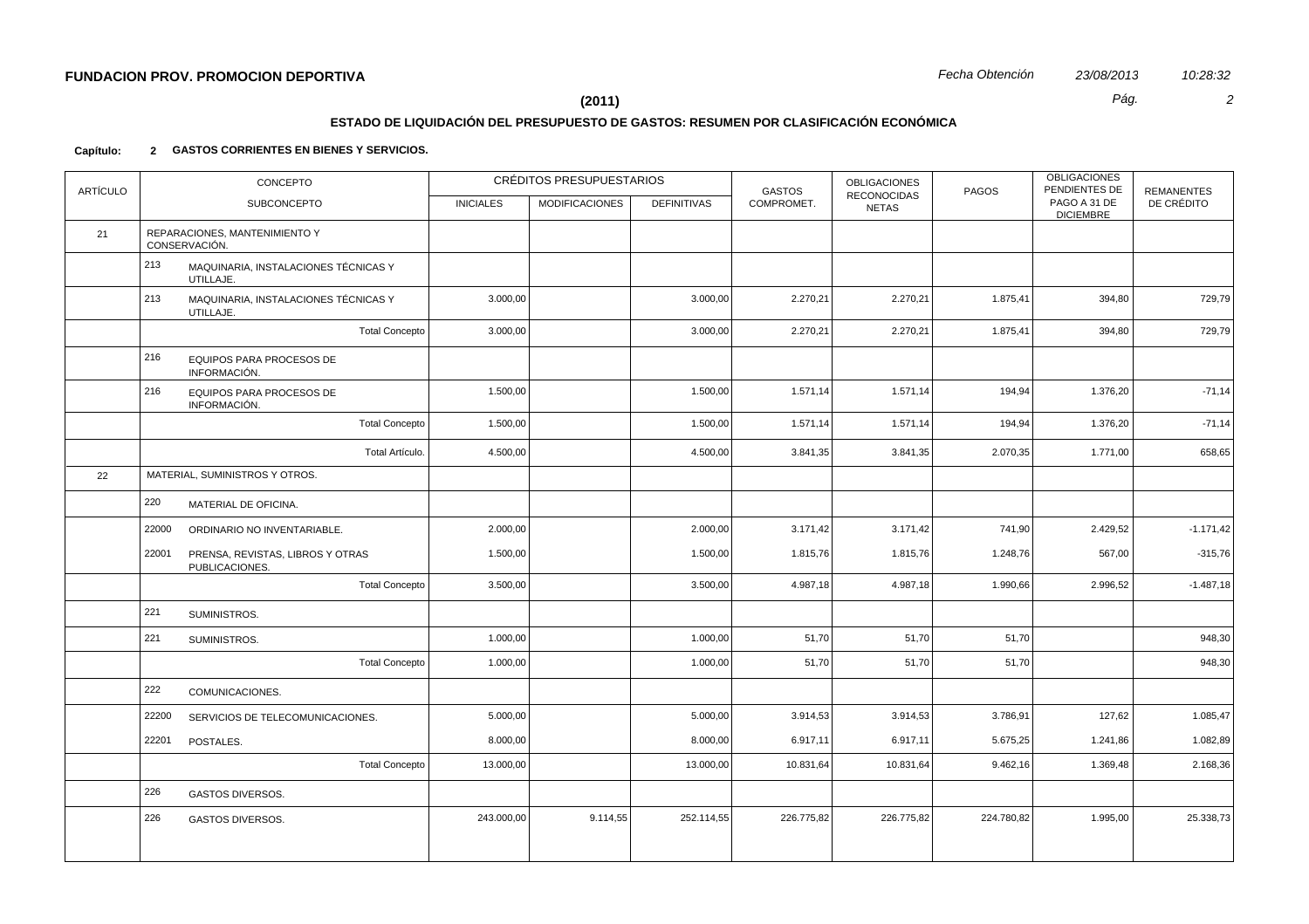## **ESTADO DE LIQUIDACIÓN DEL PRESUPUESTO DE GASTOS: RESUMEN POR CLASIFICACIÓN ECONÓMICA**

### **Capítulo: 2 GASTOS CORRIENTES EN BIENES Y SERVICIOS.**

| <b>ARTÍCULO</b> |       | CONCEPTO                                                          |                  | CRÉDITOS PRESUPUESTARIOS |                    | <b>GASTOS</b> | <b>OBLIGACIONES</b>                | PAGOS      | <b>OBLIGACIONES</b><br>PENDIENTES DE | <b>REMANENTES</b> |
|-----------------|-------|-------------------------------------------------------------------|------------------|--------------------------|--------------------|---------------|------------------------------------|------------|--------------------------------------|-------------------|
|                 |       | SUBCONCEPTO                                                       | <b>INICIALES</b> | <b>MODIFICACIONES</b>    | <b>DEFINITIVAS</b> | COMPROMET.    | <b>RECONOCIDAS</b><br><b>NETAS</b> |            | PAGO A 31 DE<br><b>DICIEMBRE</b>     | DE CRÉDITO        |
|                 | 22601 | ATENCIONES PROTOCOLARIAS Y<br>REPRESENTATIVAS.                    | 3.000,00         | $-780,00$                | 2.220,00           | 1.430,28      | 1.430,28                           | 738,46     | 691,82                               | 789,72            |
|                 | 22602 | PUBLICIDAD Y PROPAGANDA.                                          | 25.000,00        |                          | 25.000,00          | 24.725,20     | 24.725,20                          | 18.089,21  | 6.635,99                             | 274,80            |
|                 | 22609 | ACTIVIDADES CULTURALES Y DEPORTIVAS                               | 571.424,63       | 40.500,00                | 611.924,63         | 576.923,52    | 576.923,52                         | 518.829,07 | 58.094,45                            | 35.001,11         |
|                 |       | <b>Total Concepto</b>                                             | 842.424.63       | 48.834,55                | 891.259,18         | 829.854,82    | 829.854,82                         | 762.437,56 | 67.417,26                            | 61.404,36         |
|                 | 227   | TRABAJOS REALIZADOS POR OTRAS<br>EMPRESAS Y PROFESIONALES.        |                  |                          |                    |               |                                    |            |                                      |                   |
|                 | 227   | TRABAJOS REALIZADOS POR OTRAS<br><b>EMPRESAS Y PROFESIONALES.</b> | 81.995,00        |                          | 81.995,00          | 68.686,46     | 68.686,46                          | 38.248,09  | 30.438,37                            | 13.308,54         |
|                 |       | <b>Total Concepto</b>                                             | 81.995,00        |                          | 81.995,00          | 68.686,46     | 68.686,46                          | 38.248,09  | 30.438,37                            | 13.308,54         |
|                 |       | Total Artículo.                                                   | 941.919,63       | 48.834,55                | 990.754,18         | 914.411,80    | 914.411,80                         | 812.190,17 | 102.221,63                           | 76.342,38         |
| 23              |       | INDEMNIZACIONES POR RAZÓN DEL SERVICIO.                           |                  |                          |                    |               |                                    |            |                                      |                   |
|                 | 230   | DIETAS.                                                           |                  |                          |                    |               |                                    |            |                                      |                   |
|                 | 230   | DIETAS.                                                           | 3.000,00         | 3.000,00                 | 6.000,00           | 5.190,29      | 5.190,29                           | 5.171,59   | 18,70                                | 809,71            |
|                 |       | <b>Total Concepto</b>                                             | 3.000,00         | 3.000,00                 | 6.000,00           | 5.190,29      | 5.190,29                           | 5.171,59   | 18,70                                | 809,71            |
|                 | 231   | LOCOMOCIÓN.                                                       |                  |                          |                    |               |                                    |            |                                      |                   |
|                 | 231   | LOCOMOCIÓN.                                                       | 3.000,00         |                          | 3.000,00           | 4.611,58      | 4.611,58                           | 4.530,26   | 81,32                                | $-1.611,58$       |
|                 |       | <b>Total Concepto</b>                                             | 3.000,00         |                          | 3.000,00           | 4.611,58      | 4.611,58                           | 4.530,26   | 81,32                                | $-1.611,58$       |
|                 | 233   | OTRAS INDEMNIZACIONES.                                            |                  |                          |                    |               |                                    |            |                                      |                   |
|                 | 233   | OTRAS INDEMNIZACIONES.                                            | 1.000,00         |                          | 1.000,00           | 189,72        | 189,72                             | 189,72     |                                      | 810,28            |
|                 |       | <b>Total Concepto</b>                                             | 1.000,00         |                          | 1.000,00           | 189,72        | 189,72                             | 189,72     |                                      | 810,28            |
|                 |       | Total Artículo.                                                   | 7.000,00         | 3.000,00                 | 10.000,00          | 9.991,59      | 9.991,59                           | 9.891,57   | 100,02                               | 8,41              |
|                 |       | <b>Total Capítulo</b>                                             | 953.419,63       | 51.834,55                | 1.005.254,18       | 928.244,74    | 928.244,74                         | 824.152,09 | 104.092,65                           | 77.009,44         |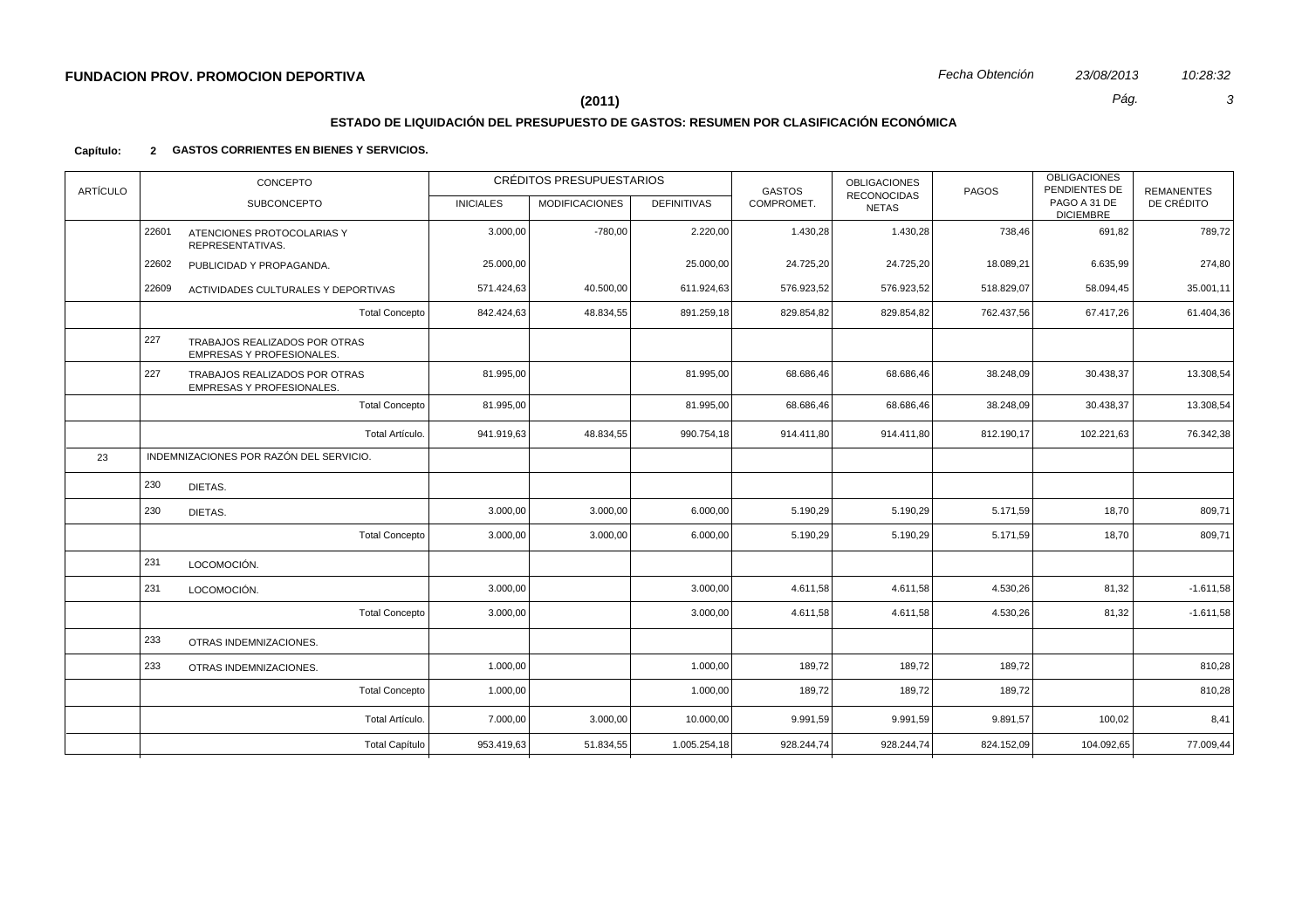## **ESTADO DE LIQUIDACIÓN DEL PRESUPUESTO DE GASTOS: RESUMEN POR CLASIFICACIÓN ECONÓMICA**

### **Capítulo: 4 TRANSFERENCIAS CORRIENTES.**

| <b>ARTÍCULO</b> | CONCEPTO                                                          |                  | CRÉDITOS PRESUPUESTARIOS |                    | <b>GASTOS</b> | <b>OBLIGACIONES</b><br><b>RECONOCIDAS</b> | PAGOS     | <b>OBLIGACIONES</b><br>PENDIENTES DE | <b>REMANENTES</b> |
|-----------------|-------------------------------------------------------------------|------------------|--------------------------|--------------------|---------------|-------------------------------------------|-----------|--------------------------------------|-------------------|
|                 | SUBCONCEPTO                                                       | <b>INICIALES</b> | <b>MODIFICACIONES</b>    | <b>DEFINITIVAS</b> | COMPROMET.    | <b>NETAS</b>                              |           | PAGO A 31 DE<br><b>DICIEMBRE</b>     | DE CRÉDITO        |
| 40              | A LA ADMINISTRACIÓN GENERAL DE LA ENTIDAD<br>LOCAL.               |                  |                          |                    |               |                                           |           |                                      |                   |
|                 | 400<br>TRANSF. A DIPUTACION PROVINCIAL                            |                  |                          |                    |               |                                           |           |                                      |                   |
|                 | 400<br>TRANSF. A DIPUTACION PROVINCIAL                            | 23.000,00        |                          | 23.000,00          | 22.508,37     | 22.508,37                                 |           | 22.508,37                            | 491,63            |
|                 | <b>Total Concepto</b>                                             | 23.000,00        |                          | 23.000,00          | 22.508,37     | 22.508,37                                 |           | 22.508,37                            | 491,63            |
|                 | Total Artículo.                                                   | 23.000,00        |                          | 23.000,00          | 22.508,37     | 22.508,37                                 |           | 22.508,37                            | 491,63            |
| 45              | A COMUNIDADES AUTÓNOMAS.                                          |                  |                          |                    |               |                                           |           |                                      |                   |
|                 | 452<br>A FUNDACIONES DE LAS COMUNIDADES<br>AUTÓNOMAS.             |                  |                          |                    |               |                                           |           |                                      |                   |
|                 | 452<br>A FUNDACIONES DE LAS COMUNIDADES<br>AUTÓNOMAS.             | 6.000,00         |                          | 6.000,00           | 5.849,42      | 5.849,42                                  | 5.849,42  |                                      | 150,58            |
|                 | <b>Total Concepto</b>                                             | 6.000,00         |                          | 6.000,00           | 5.849,42      | 5.849,42                                  | 5.849,42  |                                      | 150,58            |
|                 | Total Artículo.                                                   | 6.000,00         |                          | 6.000,00           | 5.849,42      | 5.849,42                                  | 5.849,42  |                                      | 150,58            |
| 46              | A ENTIDADES LOCALES.                                              |                  |                          |                    |               |                                           |           |                                      |                   |
|                 | 462<br>A AYUNTAMIENTOS.                                           |                  |                          |                    |               |                                           |           |                                      |                   |
|                 | 462<br>A AYUNTAMIENTOS.                                           | 4.000,00         |                          | 4.000,00           | 2.770,00      | 2.770,00                                  | 2.770,00  |                                      | 1.230,00          |
|                 | 46201<br>SUBV. AYTOS. ACTIVIDADES DEPORTIVAS                      | 33.000,00        |                          | 33.000,00          | 30.179,00     | 30.179,00                                 | 30.179,00 |                                      | 2.821,00          |
|                 | 46203<br>SUBV. AYTO. VENTA DE BAÑOS CROSS<br><b>INTERNACIONAL</b> | 8.000,00         | 9.000,00                 | 17.000,00          | 17.000,00     | 9.000,00                                  | 9.000,00  |                                      | 8.000,00          |
|                 | <b>Total Concepto</b>                                             | 45.000,00        | 9.000,00                 | 54.000,00          | 49.949,00     | 41.949,00                                 | 41.949,00 |                                      | 12.051,00         |
|                 | Total Artículo.                                                   | 45.000,00        | 9.000,00                 | 54.000,00          | 49.949,00     | 41.949,00                                 | 41.949,00 |                                      | 12.051,00         |
| 48              | A FAMILIAS E INSTITUCIONES SIN FINES DE LUCRO.                    |                  |                          |                    |               |                                           |           |                                      |                   |
|                 | 481<br>PREMIOS, BECAS Y PENSIONES DE<br>ESTUDIO E INVESTIGACION   |                  |                          |                    |               |                                           |           |                                      |                   |
|                 | 481<br>PREMIOS, BECAS Y PENSIONES DE<br>ESTUDIO E INVESTIGACION   | 34.500,00        |                          | 34.500,00          | 31.037,50     | 31.037,50                                 | 31.037,50 |                                      | 3.462,50          |
|                 | <b>Total Concepto</b>                                             | 34.500,00        |                          | 34.500,00          | 31.037,50     | 31.037,50                                 | 31.037,50 |                                      | 3.462,50          |
|                 | 489<br>A FAMILIAS E INSTITUCIONES SIN FINES DE<br>LUCRO           |                  |                          |                    |               |                                           |           |                                      |                   |
|                 |                                                                   |                  |                          |                    |               |                                           |           |                                      |                   |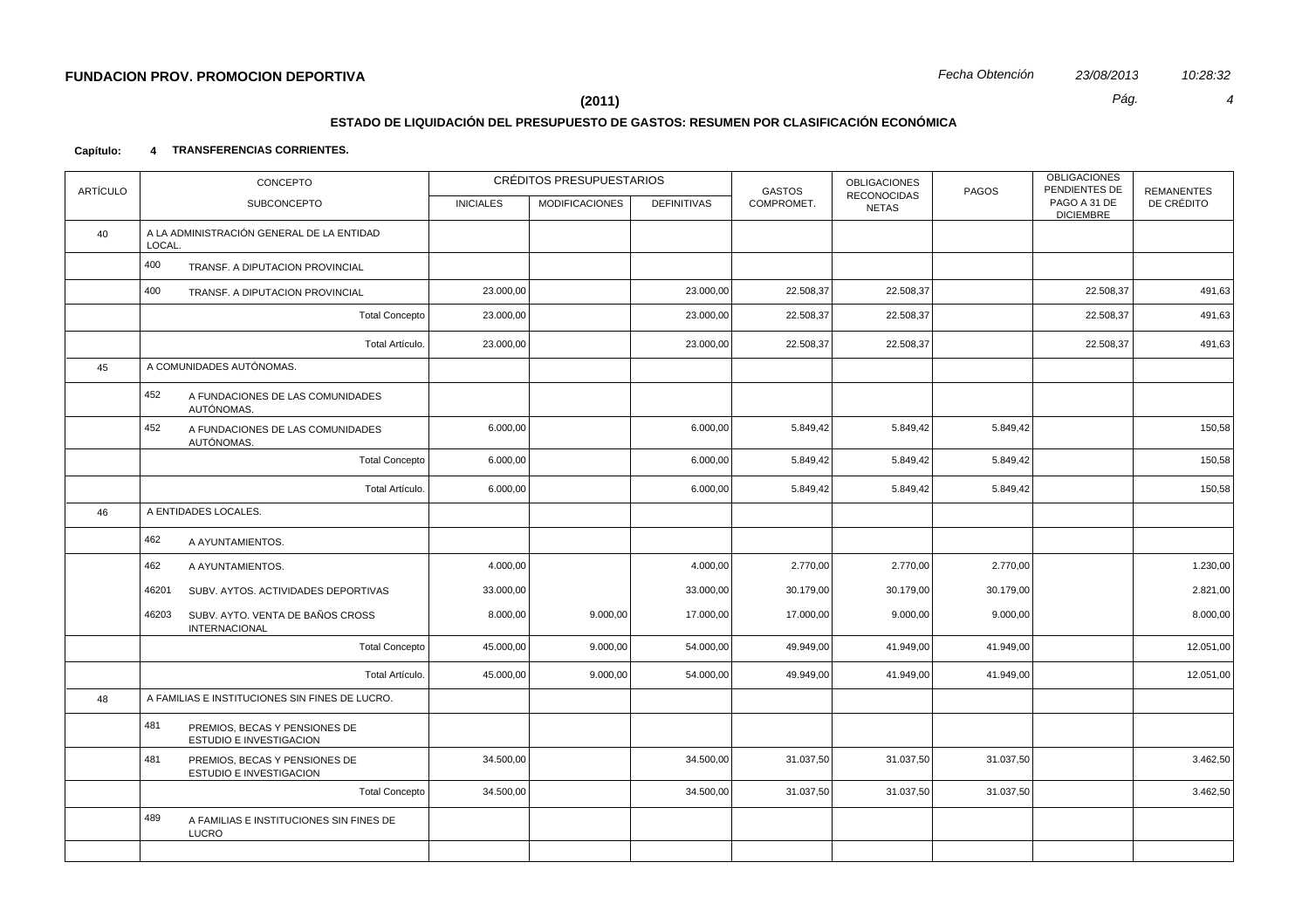# **ESTADO DE LIQUIDACIÓN DEL PRESUPUESTO DE GASTOS: RESUMEN POR CLASIFICACIÓN ECONÓMICA**

### **Capítulo: 4 TRANSFERENCIAS CORRIENTES.**

| ARTÍCULO |       | CONCEPTO                                                             |                  | <b>CRÉDITOS PRESUPUESTARIOS</b> |                    | <b>GASTOS</b> | <b>OBLIGACIONES</b><br><b>RECONOCIDAS</b> | PAGOS      | <b>OBLIGACIONES</b><br>PENDIENTES DE | <b>REMANENTES</b> |
|----------|-------|----------------------------------------------------------------------|------------------|---------------------------------|--------------------|---------------|-------------------------------------------|------------|--------------------------------------|-------------------|
|          |       | <b>SUBCONCEPTO</b>                                                   | <b>INICIALES</b> | <b>MODIFICACIONES</b>           | <b>DEFINITIVAS</b> | COMPROMET.    | NETAS                                     |            | PAGO A 31 DE<br><b>DICIEMBRE</b>     | DE CRÉDITO        |
|          | 48901 | CONVENIO ACTIVIDADES CLUB DE FUTBOL<br><b>PALENCIA</b>               | 1.500,00         |                                 | 1.500,00           | 1.500,00      | 1.500,00                                  | 1.500,00   |                                      |                   |
|          | 48902 | <b>CONVENIO ACTIVIDADES CLUB</b><br>BALONCESTO ALIMENTOS DE PALENCIA | 7.000,00         |                                 | 7.000,00           | 7.200,00      | 7.200,00                                  | 5.400,00   | 1.800,00                             | $-200,00$         |
|          | 48903 | CONVENIO ACTIVIDADES CLUB DEPORTIVO<br><b>BECERRIL</b>               | 14.000,00        |                                 | 14.000,00          |               |                                           |            |                                      | 14.000,00         |
|          | 48904 | CONVENIO ACTIVIDADES UNION CICLISTA<br><b>PALENCIA</b>               | 25.000,00        |                                 | 25.000,00          | 33.500,00     | 33.500,00                                 | 33.500,00  |                                      | $-8.500,00$       |
|          | 48905 | CONVENIOS ACTIVIDADES DEPORTIVAS                                     | 15.287,00        | 146.500,00                      | 161.787,00         | 163.000,00    | 155.125,00                                | 91.375,00  | 63.750,00                            | 6.662,00          |
|          | 48906 | OTRAS TRANSFERENCIAS ACTIVIDADES<br><b>DEPORTIVAS</b>                | 50.000,00        |                                 | 50.000,00          | 43.500,00     | 43.500,00                                 | 41.950,00  | 1.550,00                             | 6.500,00          |
|          | 48907 | CONVENIO CLUB DEPORTIVO BLANCA DE<br><b>CASTILLA</b>                 | 5.000,00         | 1.250,00                        | 6.250,00           | 5.750,00      | 4.625,00                                  | 4.625,00   |                                      | 1.625,00          |
|          | 48909 | CONVENIO ACTIVIDADES C.D. SANI 2000                                  | 1.500,00         |                                 | 1.500,00           | 1.500,00      | 1.500,00                                  | 1.500,00   |                                      |                   |
|          | 48915 | <b>CONVENIO ACTIV IDADES CLUB</b><br><b>DEPORTIVO AGUILAR</b>        | 14.000,00        |                                 | 14.000,00          | 12.500,00     | 12.500,00                                 | 12.500,00  |                                      | 1.500,00          |
|          | 48917 | CONVENIO ACTIVIDADES C.I.T. ALAR DEL<br><b>REY</b>                   | 2.200,00         |                                 | 2.200,00           | 2.200,00      | 2.200,00                                  |            | 2.200,00                             |                   |
|          | 48918 | CONVENIO ESTHER RODRIGUEZ MORANTE                                    | 1.500,00         |                                 | 1.500,00           | 1.500,00      | 1.500,00                                  | 1.500,00   |                                      |                   |
|          | 48919 | CONVENIO DIEGO COSGAYA NORIEGA                                       | 3.000,00         |                                 | 3.000,00           | 3.000,00      | 3.000,00                                  |            | 3.000,00                             |                   |
|          |       | <b>Total Concepto</b>                                                | 139.987,00       | 147.750,00                      | 287.737,00         | 275.150,00    | 266.150,00                                | 193.850,00 | 72.300,00                            | 21.587,00         |
|          |       | Total Artículo.                                                      | 174.487,00       | 147.750,00                      | 322.237,00         | 306.187,50    | 297.187,50                                | 224.887,50 | 72.300,00                            | 25.049,50         |
|          |       | <b>Total Capítulo</b>                                                | 248.487,00       | 156.750,00                      | 405.237,00         | 384.494,29    | 367.494,29                                | 272.685,92 | 94.808,37                            | 37.742,71         |
|          |       |                                                                      |                  |                                 |                    |               |                                           |            |                                      |                   |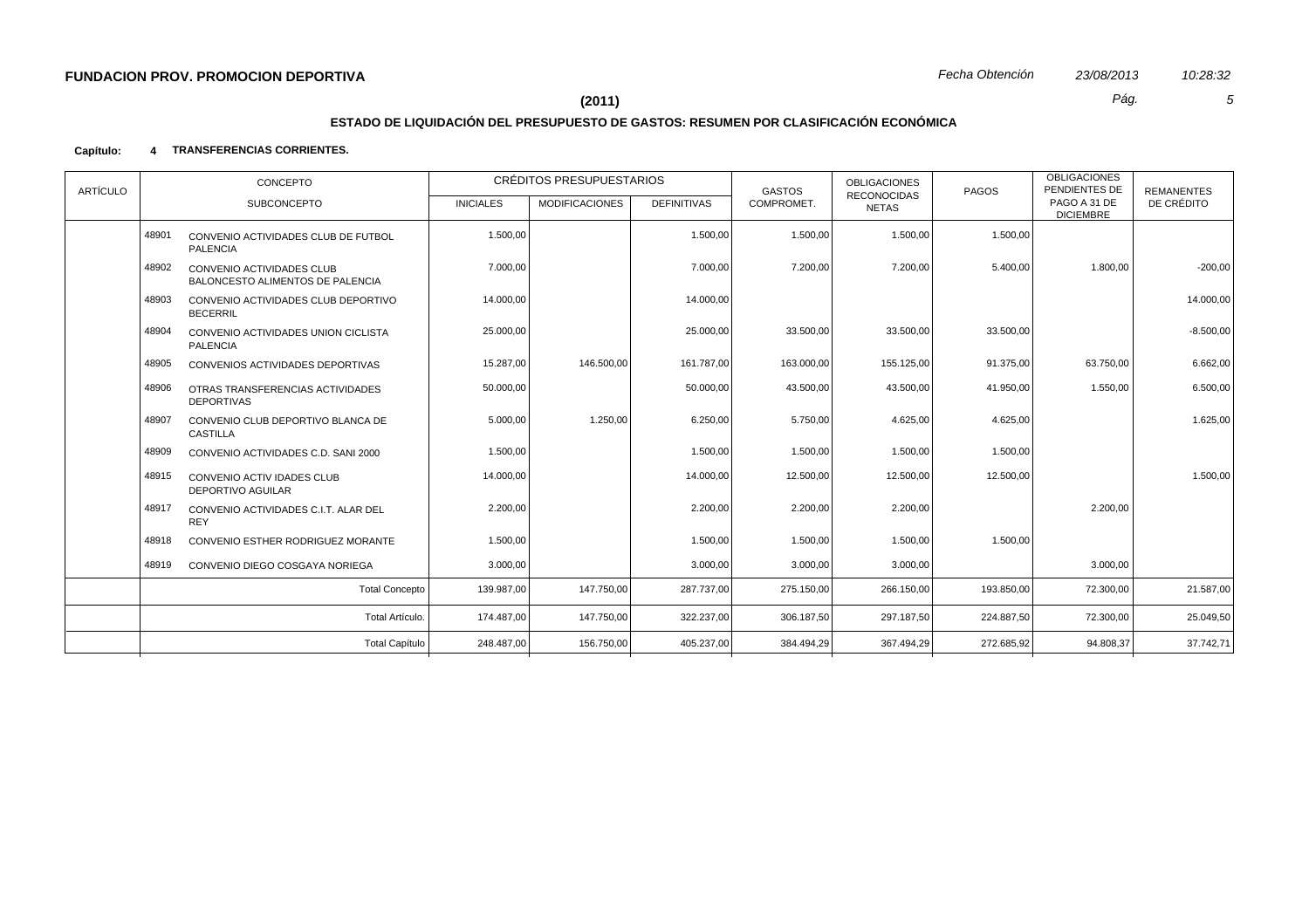# **ESTADO DE LIQUIDACIÓN DEL PRESUPUESTO DE GASTOS: RESUMEN POR CLASIFICACIÓN ECONÓMICA**

### **Capítulo: 6 INVERSIONES REALES.**

| <b>ARTÍCULO</b> | CONCEPTO                                                     |                  | <b>CRÉDITOS PRESUPUESTARIOS</b> |                    | <b>GASTOS</b> | <b>OBLIGACIONES</b><br><b>RECONOCIDAS</b> | PAGOS    | <b>OBLIGACIONES</b><br>PENDIENTES DE | <b>REMANENTES</b> |
|-----------------|--------------------------------------------------------------|------------------|---------------------------------|--------------------|---------------|-------------------------------------------|----------|--------------------------------------|-------------------|
|                 | SUBCONCEPTO                                                  | <b>INICIALES</b> | <b>MODIFICACIONES</b>           | <b>DEFINITIVAS</b> | COMPROMET.    | <b>NETAS</b>                              |          | PAGO A 31 DE<br><b>DICIEMBRE</b>     | DE CRÉDITO        |
| 62              | INVERSIÓN NUEVA ASOCIADA AL FUNCIONAM<br>OPERAT DE LOS SERV. |                  |                                 |                    |               |                                           |          |                                      |                   |
|                 | 623<br>MAQUINARIA, INSTALACIONES TÉCNICAS Y<br>UTILLAJE.     |                  |                                 |                    |               |                                           |          |                                      |                   |
|                 | 623<br>MAQUINARIA, INSTALACIONES TÉCNICAS Y<br>UTILLAJE.     | 2.000,00         | 6.500,00                        | 8.500,00           | 8.477,70      | 8.477,70                                  | 8.477,70 |                                      | 22,30             |
|                 | <b>Total Concepto</b>                                        | 2.000,00         | 6.500,00                        | 8.500,00           | 8.477,70      | 8.477,70                                  | 8.477,70 |                                      | 22,30             |
|                 | 625<br>MOBILIARIO.                                           |                  |                                 |                    |               |                                           |          |                                      |                   |
|                 | 625<br>MOBILIARIO.                                           | 2.000,00         |                                 | 2.000,00           |               |                                           |          |                                      | 2.000,00          |
|                 | <b>Total Concepto</b>                                        | 2.000,00         |                                 | 2.000,00           |               |                                           |          |                                      | 2.000,00          |
|                 | 626<br>EQUIPOS PARA PROCESOS DE<br>INFORMACIÓN.              |                  |                                 |                    |               |                                           |          |                                      |                   |
|                 | 626<br>EQUIPOS PARA PROCESOS DE<br>INFORMACIÓN.              | 2.000,00         |                                 | 2.000,00           | 1.113,92      | 1.113,92                                  |          | 1.113,92                             | 886,08            |
|                 | <b>Total Concepto</b>                                        | 2.000,00         |                                 | 2.000,00           | 1.113,92      | 1.113,92                                  |          | 1.113,92                             | 886,08            |
|                 | 628<br>EQUIPAMIENTO DEPORTIVO                                |                  |                                 |                    |               |                                           |          |                                      |                   |
|                 | 628<br>EQUIPAMIENTO DEPORTIVO                                | 1.000,00         |                                 | 1.000,00           | 1.000,00      | 1.000,00                                  |          | 1.000,00                             |                   |
|                 | <b>Total Concepto</b>                                        | 1.000,00         |                                 | 1.000,00           | 1.000,00      | 1.000,00                                  |          | 1.000,00                             |                   |
|                 | Total Artículo.                                              | 7.000,00         | 6.500,00                        | 13.500,00          | 10.591,62     | 10.591,62                                 | 8.477,70 | 2.113,92                             | 2.908,38          |
|                 | <b>Total Capítulo</b>                                        | 7.000,00         | 6.500,00                        | 13.500,00          | 10.591,62     | 10.591,62                                 | 8.477,70 | 2.113,92                             | 2.908,38          |
|                 |                                                              |                  |                                 |                    |               |                                           |          |                                      |                   |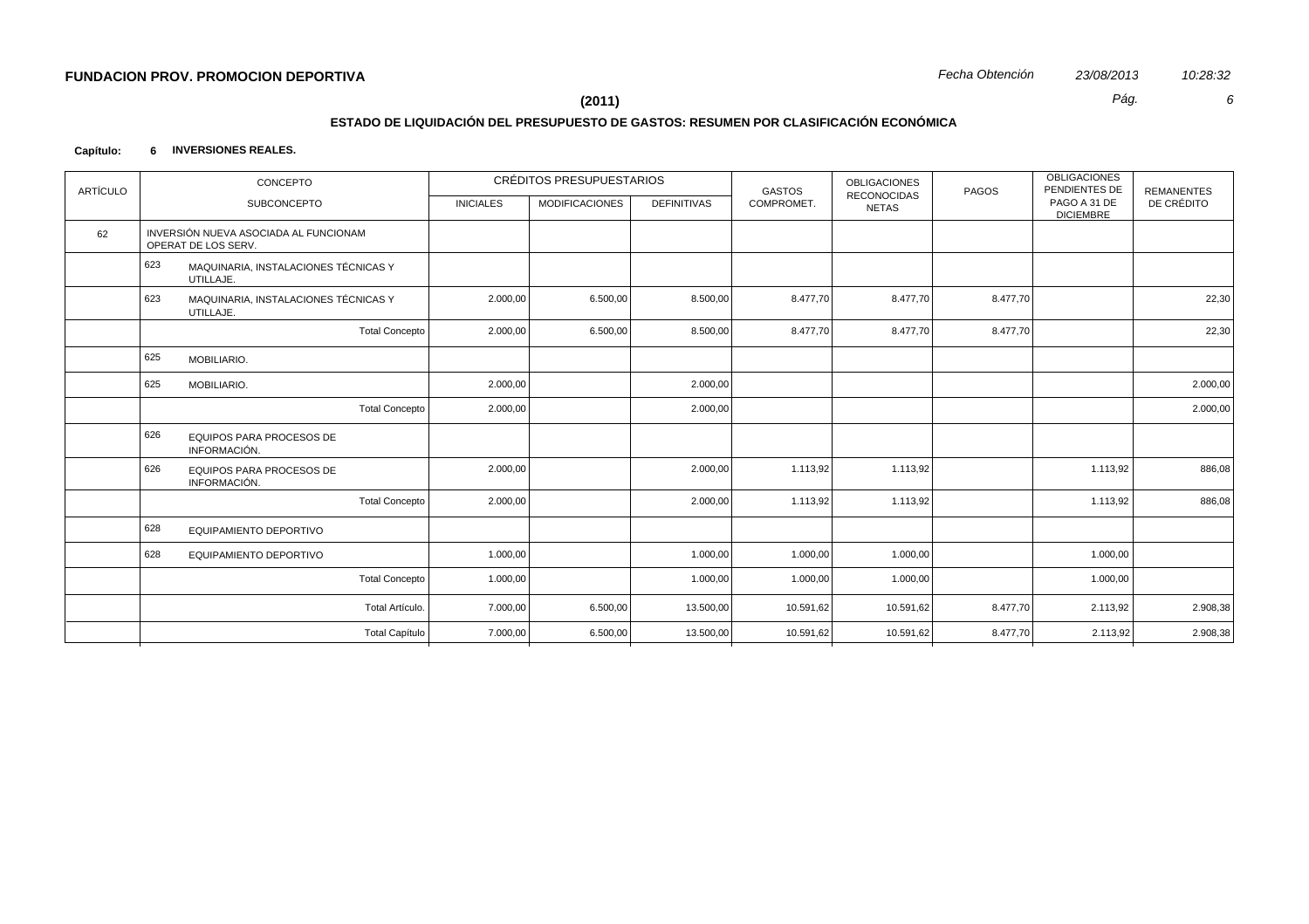# **ESTADO DE LIQUIDACIÓN DEL PRESUPUESTO DE GASTOS: RESUMEN POR CLASIFICACIÓN ECONÓMICA**

### **Capítulo: 7 TRANSFERENCIAS DE CAPITAL.**

| <b>ARTÍCULO</b> | CONCEPTO                |                  | CRÉDITOS PRESUPUESTARIOS |                    | GASTOS     | <b>OBLIGACIONES</b><br><b>RECONOCIDAS</b> | PAGOS     | <b>OBLIGACIONES</b><br>PENDIENTES DE | REMANENTES |
|-----------------|-------------------------|------------------|--------------------------|--------------------|------------|-------------------------------------------|-----------|--------------------------------------|------------|
|                 | <b>SUBCONCEPTO</b>      | <b>INICIALES</b> | <b>MODIFICACIONES</b>    | <b>DEFINITIVAS</b> | COMPROMET. | NETAS                                     |           | PAGO A 31 DE<br><b>DICIEMBRE</b>     | DE CRÉDITO |
| 76              | A ENTIDADES LOCALES.    |                  |                          |                    |            |                                           |           |                                      |            |
|                 | 762<br>A AYUNTAMIENTOS. |                  |                          |                    |            |                                           |           |                                      |            |
|                 | 762<br>A AYUNTAMIENTOS. | 38.000,00        |                          | 38.000,00          | 28.001,82  | 28.001,82                                 | 24.653,67 | 3.348,15                             | 9.998,18   |
|                 | <b>Total Concepto</b>   | 38.000,00        |                          | 38.000,00          | 28.001,82  | 28.001,82                                 | 24.653,67 | 3.348,15                             | 9.998,18   |
|                 | Total Artículo.         | 38.000,00        |                          | 38.000,00          | 28.001,82  | 28.001,82                                 | 24.653,67 | 3.348,15                             | 9.998,18   |
|                 | <b>Total Capítulo</b>   | 38.000,00        |                          | 38.000,00          | 28.001,82  | 28.001,82                                 | 24.653,67 | 3.348,15                             | 9.998,18   |
|                 |                         |                  |                          |                    |            |                                           |           |                                      |            |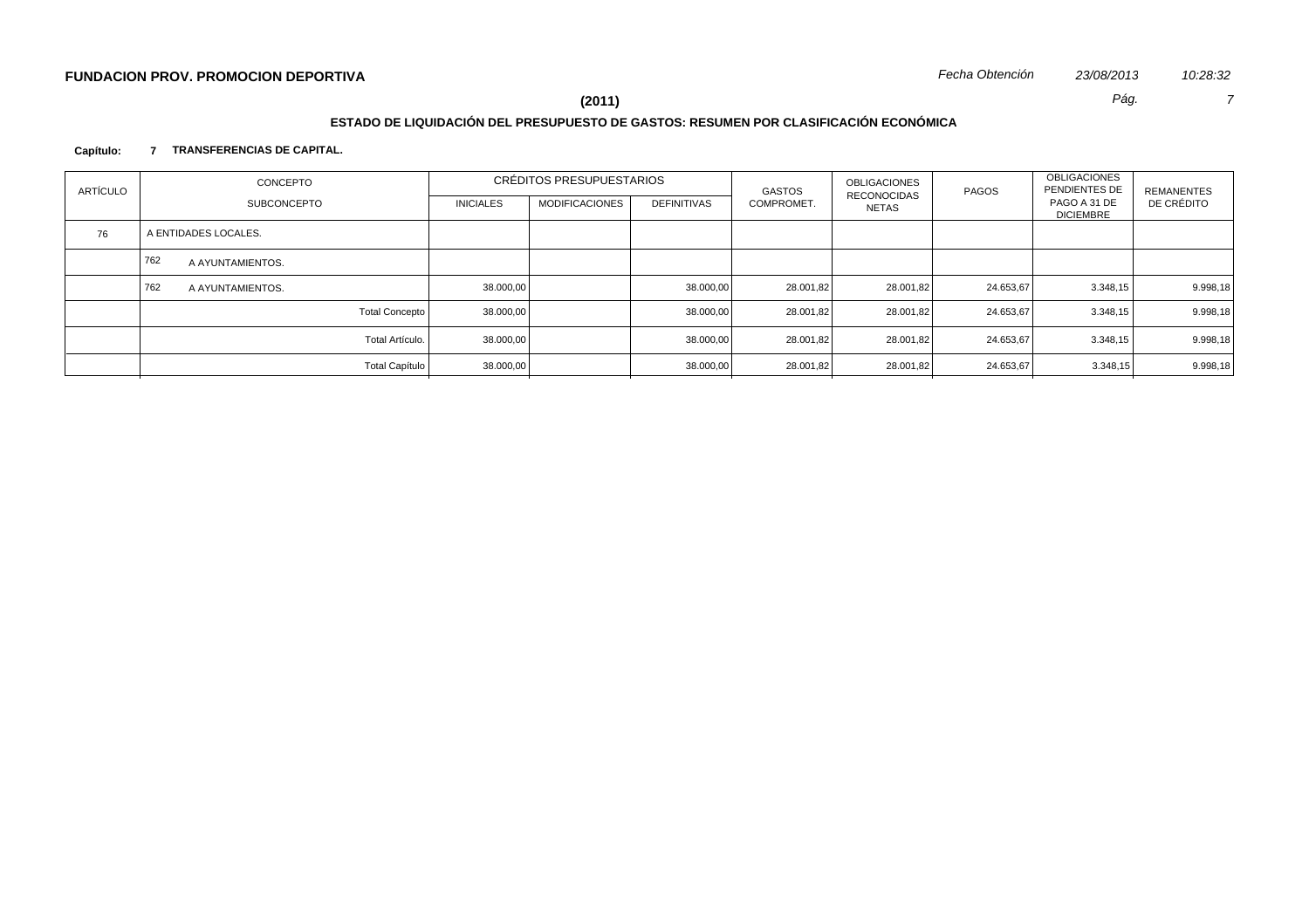# **ESTADO DE LIQUIDACIÓN DEL PRESUPUESTO DE GASTOS: RESUMEN POR CLASIFICACIÓN ECONÓMICA**

### **Capítulo: 8 ACTIVOS FINANCIEROS.**

| ARTÍCULO | CONCEPTO                                                    |                       |                  | CRÉDITOS PRESUPUESTARIOS |                    | GASTOS       | OBLIGACIONES                | PAGOS        | <b>OBLIGACIONES</b><br>PENDIENTES DE | <b>REMANENTES</b> |
|----------|-------------------------------------------------------------|-----------------------|------------------|--------------------------|--------------------|--------------|-----------------------------|--------------|--------------------------------------|-------------------|
|          | SUBCONCEPTO                                                 |                       | <b>INICIALES</b> | <b>MODIFICACIONES</b>    | <b>DEFINITIVAS</b> | COMPROMET.   | <b>RECONOCIDAS</b><br>NETAS |              | PAGO A 31 DE<br><b>DICIEMBRE</b>     | DE CRÉDITO        |
| 83       | CONCESIÓN DE PRÉSTAMOS FUERA DEL SECTOR<br>PÚBLICO.         |                       |                  |                          |                    |              |                             |              |                                      |                   |
|          | 831<br>PRÉSTAMOS A LARGO PLAZO.<br>DESARROLLO POR SECTORES. |                       |                  |                          |                    |              |                             |              |                                      |                   |
|          | 831<br>PRÉSTAMOS A LARGO PLAZO.<br>DESARROLLO POR SECTORES. |                       | 15.613,00        |                          | 15.613,00          |              |                             |              |                                      | 15.613,00         |
|          |                                                             | <b>Total Concepto</b> | 15.613,00        |                          | 15.613,00          |              |                             |              |                                      | 15.613,00         |
|          |                                                             | Total Artículo.       | 15.613.00        |                          | 15.613,00          |              |                             |              |                                      | 15.613,00         |
|          |                                                             | <b>Total Capítulo</b> | 15.613,00        |                          | 15.613,00          |              |                             |              |                                      | 15.613,00         |
|          |                                                             | Total                 | 1.530.031,15     | 220.721,20               | 1.750.752,35       | 1.624.369,44 | 1.607.369,44                | 1.397.641,32 | 209.728,12                           | 143.382,91        |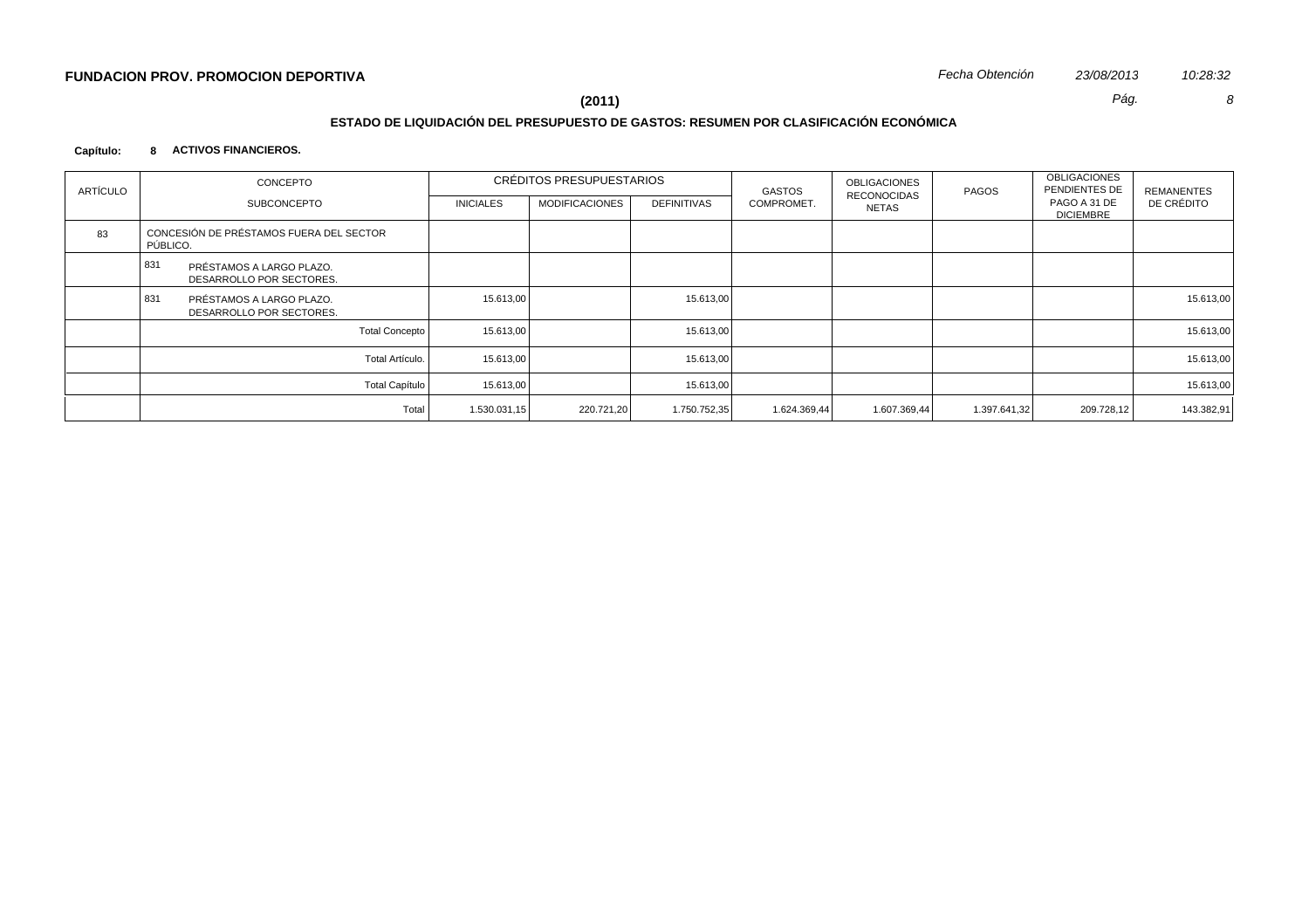# **ESTADO DE LIQUIDACIÓN DEL PRESUPUESTO DE GASTOS: RESUMEN POR CLASIFICACIÓN PROGRAMA**

**Área de Gasto : 1 SERVICIOS PÚBLICOS BÁSICOS.**

| <b>POLÍTICA</b> |       | GRUP, PROG.                                                   | CRÉDITOS PRESUPUESTARIOS |                       | <b>GASTOS</b>      | <b>OBLIGACIONES</b><br>RECONOCIDAS | PAGOS     | <b>OBLIGACIONES</b><br>PENDIENTES DE | REMANENTES                       |            |
|-----------------|-------|---------------------------------------------------------------|--------------------------|-----------------------|--------------------|------------------------------------|-----------|--------------------------------------|----------------------------------|------------|
|                 |       | SUBPROGRAMA                                                   | <b>INICIALES</b>         | <b>MODIFICACIONES</b> | <b>DEFINITIVAS</b> | COMPROMET.                         | NETAS     |                                      | PAGO A 31 DE<br><b>DICIEMBRE</b> | DE CRÉDITO |
| 13              |       | SEGURIDAD Y MOVILIDAD CIUDADANA.                              |                          |                       |                    |                                    |           |                                      |                                  |            |
|                 | 130   | ADMINISTRACIÓN GENERAL DE LA<br>SEGURIDAD Y PROTECCIÓN CIVIL. |                          |                       |                    |                                    |           |                                      |                                  |            |
|                 | 13000 | SEGURIDAD                                                     | 25.995,00                |                       | 25.995,00          | 20.974.80                          | 20.974.80 | 19.226,90                            | 1.747,90                         | 5.020,20   |
|                 |       | Total Gr. Progra                                              | 25.995,00                |                       | 25.995,00          | 20.974,80                          | 20.974.80 | 19.226,90                            | 1.747,90                         | 5.020,20   |
|                 |       | <b>Total Política</b>                                         | 25.995,00                |                       | 25.995,00          | 20.974.80                          | 20.974,80 | 19.226,90                            | 1.747,90                         | 5.020,20   |
|                 |       | Total Área de Gasto                                           | 25.995,00                |                       | 25.995,00          | 20.974,80                          | 20.974.80 | 19.226,90                            | 1.747,90                         | 5.020,20   |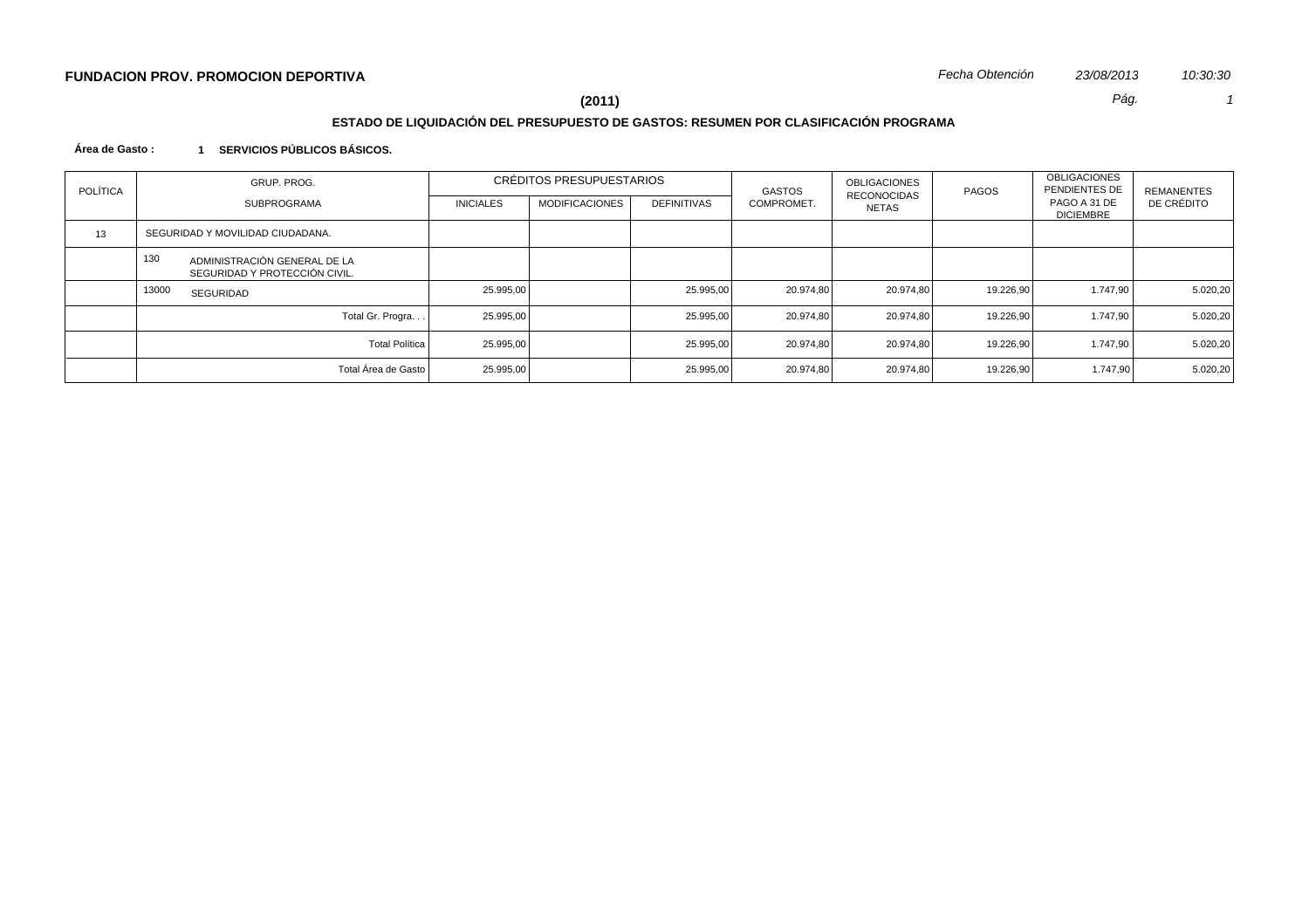## **ESTADO DE LIQUIDACIÓN DEL PRESUPUESTO DE GASTOS: RESUMEN POR CLASIFICACIÓN PROGRAMA**

#### **Área de Gasto : 3 PRODUCCIÓN DE BIENES PÚBLICOS DE CARÁCTER PREFERENTE.**

| <b>POLÍTICA</b> | GRUP. PROG.<br>SUBPROGRAMA                                     |                       |                  | CRÉDITOS PRESUPUESTARIOS |                    | <b>GASTOS</b> | <b>OBLIGACIONES</b>                | PAGOS        | <b>OBLIGACIONES</b><br>PENDIENTES DE | <b>REMANENTES</b> |
|-----------------|----------------------------------------------------------------|-----------------------|------------------|--------------------------|--------------------|---------------|------------------------------------|--------------|--------------------------------------|-------------------|
|                 |                                                                |                       | <b>INICIALES</b> | <b>MODIFICACIONES</b>    | <b>DEFINITIVAS</b> | COMPROMET.    | <b>RECONOCIDAS</b><br><b>NETAS</b> |              | PAGO A 31 DE<br><b>DICIEMBRE</b>     | DE CRÉDITO        |
| 34              | DEPORTE.                                                       |                       |                  |                          |                    |               |                                    |              |                                      |                   |
|                 | 340<br>ADMINISTRACIÓN GENERAL DE DEPORTES.                     |                       |                  |                          |                    |               |                                    |              |                                      |                   |
|                 | 34000<br>EDUCACION FISICA, DEPORTES Y<br><b>ESPARCIMIENTO</b>  |                       | 527.562,15       | 64.356,65                | 591.918,80         | 552.712,01    | 552.712,01                         | 487.206,18   | 65.505,83                            | 39.206,79         |
|                 |                                                                | Total Gr. Progra      | 527.562,15       | 64.356,65                | 591.918,80         | 552.712,01    | 552.712,01                         | 487.206,18   | 65.505,83                            | 39.206,79         |
|                 | 341<br>PROMOCIÓN Y FOMENTO DEL DEPORTE.                        |                       |                  |                          |                    |               |                                    |              |                                      |                   |
|                 | 34101<br><b>JUEGOS ESCOLARES</b>                               |                       | 162.487,00       |                          | 162.487,00         | 140.787,99    | 140.787,99                         | 112.021,85   | 28.766,14                            | 21.699,01         |
|                 | 34102<br>CONVIVENCIAS EN LA NIEVE                              |                       | 160.000,00       |                          | 160.000,00         | 161.030,95    | 161.030,95                         | 158.792,00   | 2.238,95                             | $-1.030,95$       |
|                 | 34103<br>SEMANA BLANCA ESCOLAR                                 |                       | 85.000,00        | $-9.500,00$              | 75.500,00          | 72.650,17     | 72.650,17                          | 72.650,17    |                                      | 2.849,83          |
|                 | 34104<br>ESTUDIOS PROYECTOS DEPORTIVOS                         |                       | 2.000,00         |                          | 2.000,00           |               |                                    |              |                                      | 2.000,00          |
|                 | 34105<br>CAMPAMENTOS DEPORTIVOS                                |                       | 215.000,00       | $-4.856,65$              | 210.143,35         | 212.100,74    | 212.100,74                         | 210.105,74   | 1.995,00                             | $-1.957,39$       |
|                 | 34106<br>PALENCIA LEGUA A LEGUA                                |                       | 25.000,00        |                          | 25.000,00          | 28.917,78     | 28.917,78                          | 23.443,81    | 5.473,97                             | $-3.917,78$       |
|                 | 34107<br>COLABORACION CON OTRAS<br>INSTITUCIONES Y DEPORTISTAS |                       | 244.987,00       | 156.750,00               | 401.737,00         | 374.097,74    | 357.097,74                         | 281.449,59   | 75.648,15                            | 44.639,26         |
|                 | 34108<br>CAMPAÑA DE NATACION                                   |                       | 4.000,00         |                          | 4.000,00           | 2.770,00      | 2.770,00                           | 2.770,00     |                                      | 1.230,00          |
|                 | 34109<br>ESCUELA DE ATLETISMO                                  |                       | 63.000,00        | 13.971,20                | 76.971,20          | 56.727,26     | 56.727,26                          | 28.375,08    | 28.352,18                            | 20.243,94         |
|                 | 34110<br>DEPORTE SOCIAL                                        |                       | 15.000,00        |                          | 15.000,00          | 1.600,00      | 1.600,00                           | 1.600,00     |                                      | 13.400,00         |
|                 |                                                                | Total Gr. Progra      | 976.474,00       | 156.364,55               | 1.132.838,55       | 1.050.682,63  | 1.033.682,63                       | 891.208,24   | 142.474,39                           | 99.155,92         |
|                 |                                                                | <b>Total Política</b> | 1.504.036,15     | 220.721,20               | 1.724.757,35       | 1.603.394,64  | 1.586.394,64                       | 1.378.414,42 | 207.980,22                           | 138.362,71        |
|                 |                                                                | Total Área de Gasto   | 1.504.036,15     | 220.721,20               | 1.724.757,35       | 1.603.394,64  | 1.586.394,64                       | 1.378.414,42 | 207.980,22                           | 138.362,71        |
|                 |                                                                | Total                 | 1.530.031,15     | 220.721,20               | 1.750.752,35       | 1.624.369,44  | 1.607.369,44                       | 1.397.641,32 | 209.728,12                           | 143.382,91        |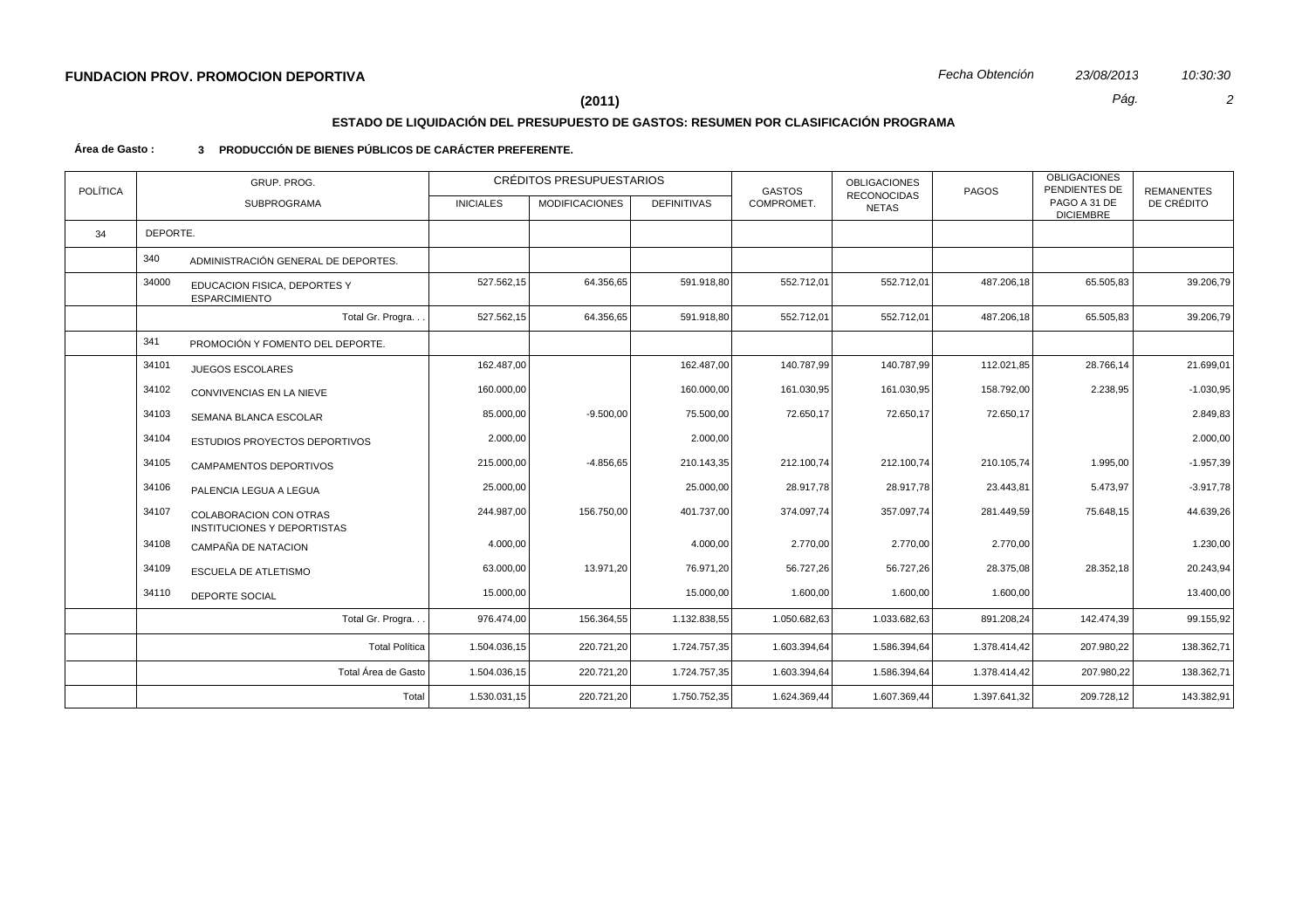## **(2011)** *Pág. 1*

# **RESUMEN DE OBLIGACIONES RECONOCIDAS NETAS POR CLASIFICACIÓN ECONÓMICA Y PROGRAMA**

| <b>PROGRAMA</b>     | <b>CAPÍTULO</b> | <b>ARTÍCULO</b> | <b>CONCEPTO</b> | <b>SUBCONCEPTO</b> | <b>OBLIGACIONES</b><br><b>RECONOCIDAS</b><br><b>NETAS</b> |
|---------------------|-----------------|-----------------|-----------------|--------------------|-----------------------------------------------------------|
| 1300                |                 |                 |                 |                    |                                                           |
|                     | $\sqrt{2}$      |                 |                 |                    | 20.974,80                                                 |
|                     |                 | 22              |                 |                    | 20.974,80                                                 |
|                     |                 |                 | 227             |                    | 20.974,80                                                 |
|                     |                 |                 |                 | 227                | 20.974,80                                                 |
| TOTAL PROGRAMA 1300 |                 |                 |                 |                    | 20.974,80                                                 |
| 3400                |                 |                 |                 |                    |                                                           |
|                     | $\mathbf{1}$    |                 |                 |                    | 273.036,97                                                |
|                     |                 | 13              |                 |                    | 207.850,27                                                |
|                     |                 |                 | 130             |                    | 207.850,27                                                |
|                     |                 |                 |                 | 130                | 207.850,27                                                |
|                     |                 | $16\,$          |                 |                    | 65.186,70                                                 |
|                     |                 |                 | 160             |                    | 62.123,10                                                 |
|                     |                 |                 |                 | 16000              | 62.123,10                                                 |
|                     |                 |                 | 162             |                    | 3.063,60                                                  |
|                     |                 |                 |                 | 16204              | 918,00                                                    |
|                     |                 |                 |                 | 16206              | 2.145,60                                                  |
|                     | $\overline{2}$  |                 |                 |                    | 246.575,05                                                |
|                     |                 | 21              |                 |                    | 3.841,35                                                  |
|                     |                 |                 | 213             |                    | 2.270,21                                                  |
|                     |                 |                 |                 | 213                | 2.270,21                                                  |
|                     |                 |                 | 216             |                    | 1.571,14                                                  |
|                     |                 |                 |                 | 216                | 1.571,14                                                  |
|                     |                 |                 |                 |                    |                                                           |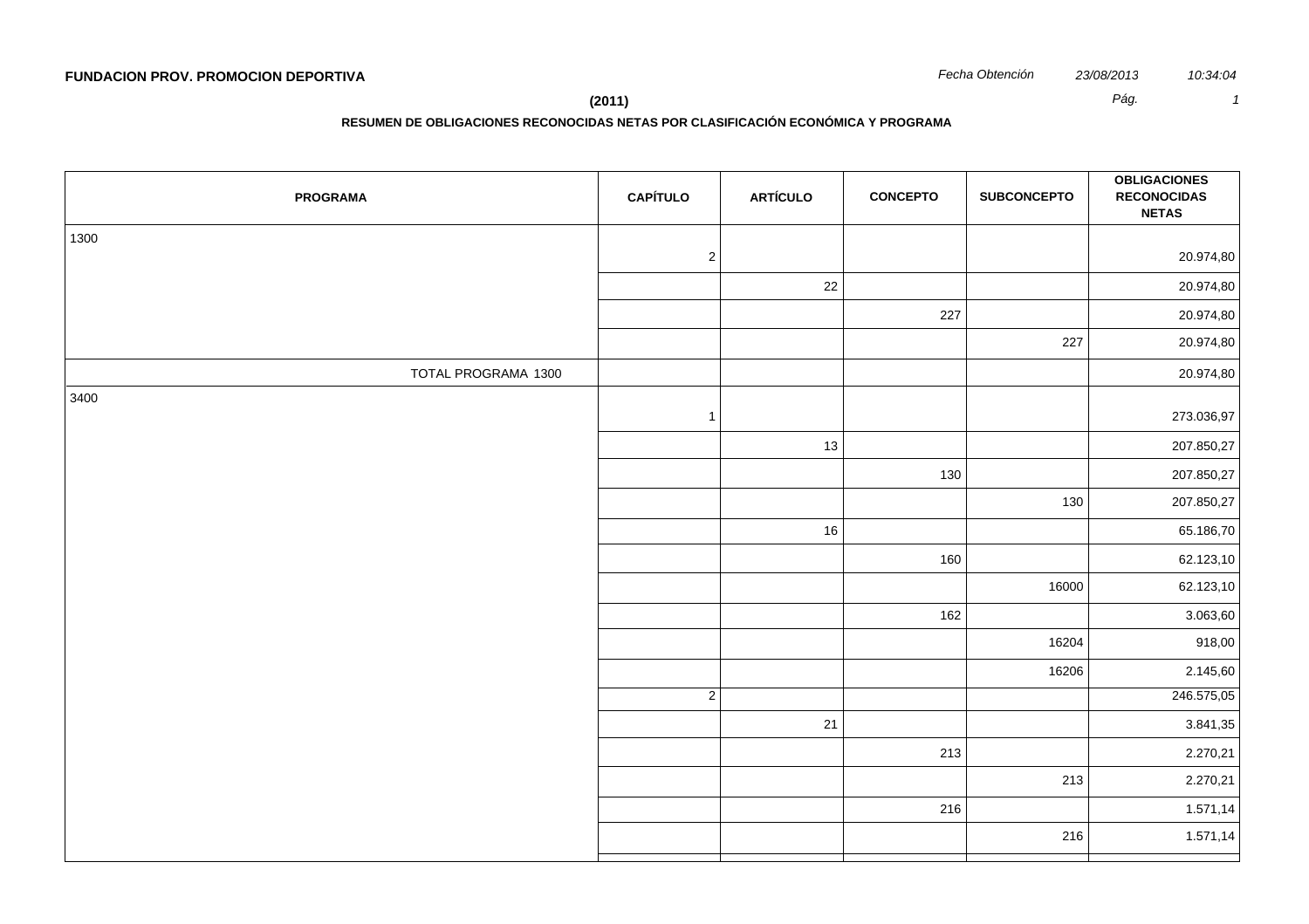**(2011)** *Pág. 2*

**RESUMEN DE OBLIGACIONES RECONOCIDAS NETAS POR CLASIFICACIÓN ECONÓMICA Y PROGRAMA**

| <b>PROGRAMA</b> | <b>CAPÍTULO</b> | <b>ARTÍCULO</b> | <b>CONCEPTO</b> | <b>SUBCONCEPTO</b> | <b>OBLIGACIONES</b><br><b>RECONOCIDAS</b><br><b>NETAS</b> |
|-----------------|-----------------|-----------------|-----------------|--------------------|-----------------------------------------------------------|
|                 |                 | 22              |                 |                    | 232.742,11                                                |
|                 |                 |                 | 220             |                    | 4.987,18                                                  |
|                 |                 |                 |                 | 22000              | 3.171,42                                                  |
|                 |                 |                 |                 | 22001              | 1.815,76                                                  |
|                 |                 |                 | 221             |                    | 51,70                                                     |
|                 |                 |                 |                 | 221                | 51,70                                                     |
|                 |                 |                 | 222             |                    | 10.831,64                                                 |
|                 |                 |                 |                 | 22200              | 3.914,53                                                  |
|                 |                 |                 |                 | 22201              | 6.917,11                                                  |
|                 |                 |                 | 226             |                    | 212.812,11                                                |
|                 |                 |                 |                 | 22601              | 1.430,28                                                  |
|                 |                 |                 |                 | 22602              | 24.725,20                                                 |
|                 |                 |                 |                 | 22609              | 186.656,63                                                |
|                 |                 |                 | 227             |                    | 4.059,48                                                  |
|                 |                 |                 |                 | 227                | 4.059,48                                                  |
|                 |                 | 23              |                 |                    | 9.991,59                                                  |
|                 |                 |                 | 230             |                    | 5.190,29                                                  |
|                 |                 |                 |                 | 230                | 5.190,29                                                  |
|                 |                 |                 | 231             |                    | 4.611,58                                                  |
|                 |                 |                 |                 | 231                | 4.611,58                                                  |
|                 |                 |                 | 233             |                    | 189,72                                                    |
|                 |                 |                 |                 | 233                | 189,72                                                    |
|                 |                 |                 |                 |                    |                                                           |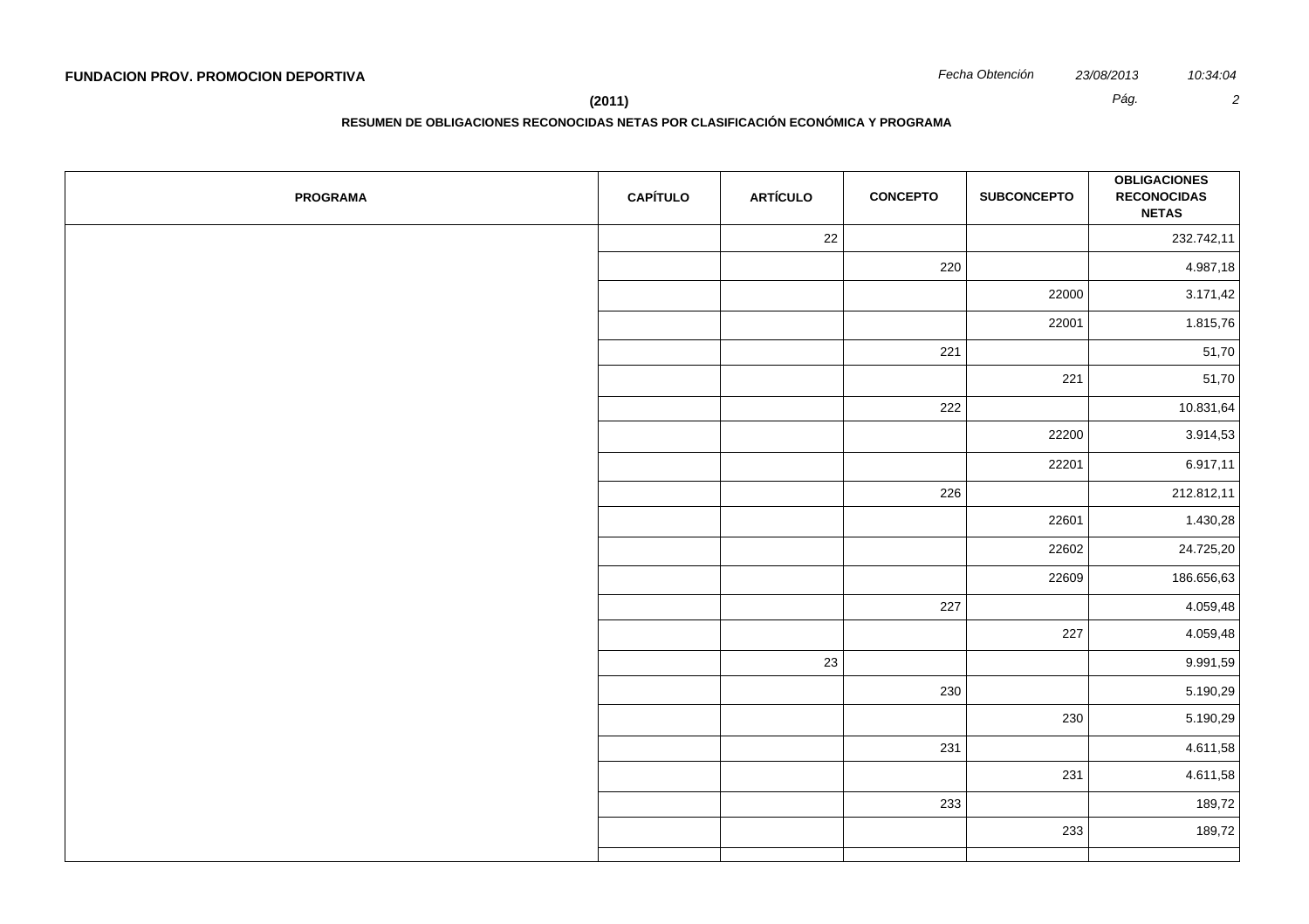**(2011)** *Pág. 3*

**RESUMEN DE OBLIGACIONES RECONOCIDAS NETAS POR CLASIFICACIÓN ECONÓMICA Y PROGRAMA**

| <b>PROGRAMA</b>                         | <b>CAPÍTULO</b> | <b>ARTÍCULO</b> | <b>CONCEPTO</b> | <b>SUBCONCEPTO</b> | <b>OBLIGACIONES</b><br><b>RECONOCIDAS</b><br><b>NETAS</b> |
|-----------------------------------------|-----------------|-----------------|-----------------|--------------------|-----------------------------------------------------------|
|                                         | $\vert 4 \vert$ |                 |                 |                    | 22.508,37                                                 |
|                                         |                 | 40              |                 |                    | 22.508,37                                                 |
|                                         |                 |                 | 400             |                    | 22.508,37<br>22.508,37                                    |
|                                         |                 |                 |                 | 400                |                                                           |
|                                         | 6               |                 |                 |                    | 10.591,62                                                 |
|                                         |                 | 62              |                 | 10.591,62          |                                                           |
|                                         |                 |                 | 623             |                    | 8.477,70                                                  |
|                                         |                 |                 |                 | 623                | 8.477,70                                                  |
|                                         |                 |                 | 626             |                    | 1.113,92                                                  |
|                                         |                 |                 |                 | 626                | 1.113,92                                                  |
|                                         |                 |                 | 628             |                    | 1.000,00                                                  |
|                                         |                 |                 |                 | 628                | 1.000,00                                                  |
| TOTAL PROGRAMA 3400                     |                 |                 |                 |                    | 552.712,01                                                |
| 3410<br>PROMOCION Y FOMENTO DEL DEPORTE | $\overline{2}$  |                 |                 |                    | 659.094,89                                                |
|                                         |                 | 22              |                 |                    | 659.094,89                                                |
|                                         |                 |                 | 226             |                    | 615.442,71                                                |
|                                         |                 |                 |                 | 226                | 225.175,82                                                |
|                                         |                 |                 |                 | 22609              | 390.266,89                                                |
|                                         |                 |                 | 227             |                    | 43.652,18                                                 |
|                                         |                 |                 |                 | 227                | 43.652,18                                                 |
|                                         | 4               |                 |                 |                    | 344.985,92                                                |
|                                         |                 | 45              |                 |                    | 5.849,42                                                  |
|                                         |                 |                 |                 |                    |                                                           |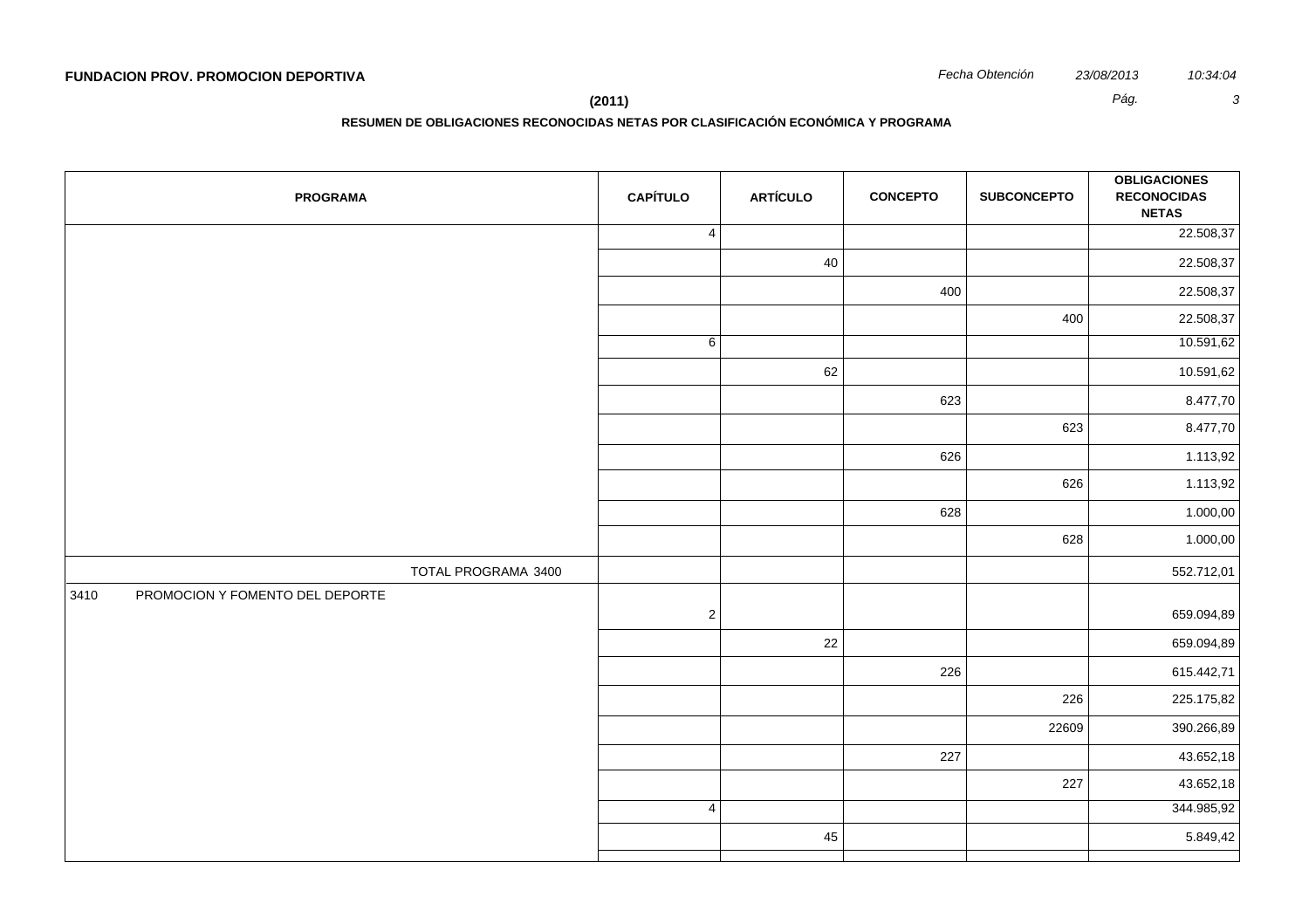**RESUMEN DE OBLIGACIONES RECONOCIDAS NETAS POR CLASIFICACIÓN ECONÓMICA Y PROGRAMA**

| <b>PROGRAMA</b> | <b>CAPÍTULO</b> | <b>ARTÍCULO</b> | <b>CONCEPTO</b> | <b>SUBCONCEPTO</b> | <b>OBLIGACIONES</b><br><b>RECONOCIDAS</b><br><b>NETAS</b> |
|-----------------|-----------------|-----------------|-----------------|--------------------|-----------------------------------------------------------|
|                 |                 |                 | 452             |                    | 5.849,42                                                  |
|                 |                 |                 |                 | 452                | 5.849,42                                                  |
|                 |                 | 46              |                 |                    | 41.949,00                                                 |
|                 |                 |                 | 462             |                    | 41.949,00                                                 |
|                 |                 |                 |                 | 462                | 2.770,00                                                  |
|                 |                 |                 |                 | 46201              | 30.179,00                                                 |
|                 |                 |                 |                 | 46203              | 9.000,00                                                  |
|                 |                 | 48              |                 |                    | 297.187,50                                                |
|                 |                 |                 | 481             |                    | 31.037,50                                                 |
|                 |                 |                 |                 | 481                | 31.037,50                                                 |
|                 |                 |                 | 489             |                    | 266.150,00                                                |
|                 |                 |                 |                 | 48901              | 1.500,00                                                  |
|                 |                 |                 |                 | 48902              | 7.200,00                                                  |
|                 |                 |                 |                 | 48904              | 33.500,00                                                 |
|                 |                 |                 |                 | 48905              | 155.125,00                                                |
|                 |                 |                 |                 | 48906              | 43.500,00                                                 |
|                 |                 |                 |                 | 48907              | 4.625,00                                                  |
|                 |                 |                 |                 | 48909              | 1.500,00                                                  |
|                 |                 |                 |                 | 48915              | 12.500,00                                                 |
|                 |                 |                 |                 | 48917              | 2.200,00                                                  |
|                 |                 |                 |                 | 48918              | 1.500,00                                                  |
|                 |                 |                 |                 | 48919              | 3.000,00                                                  |
|                 |                 |                 |                 |                    |                                                           |

**(2011)** *Pág. 4*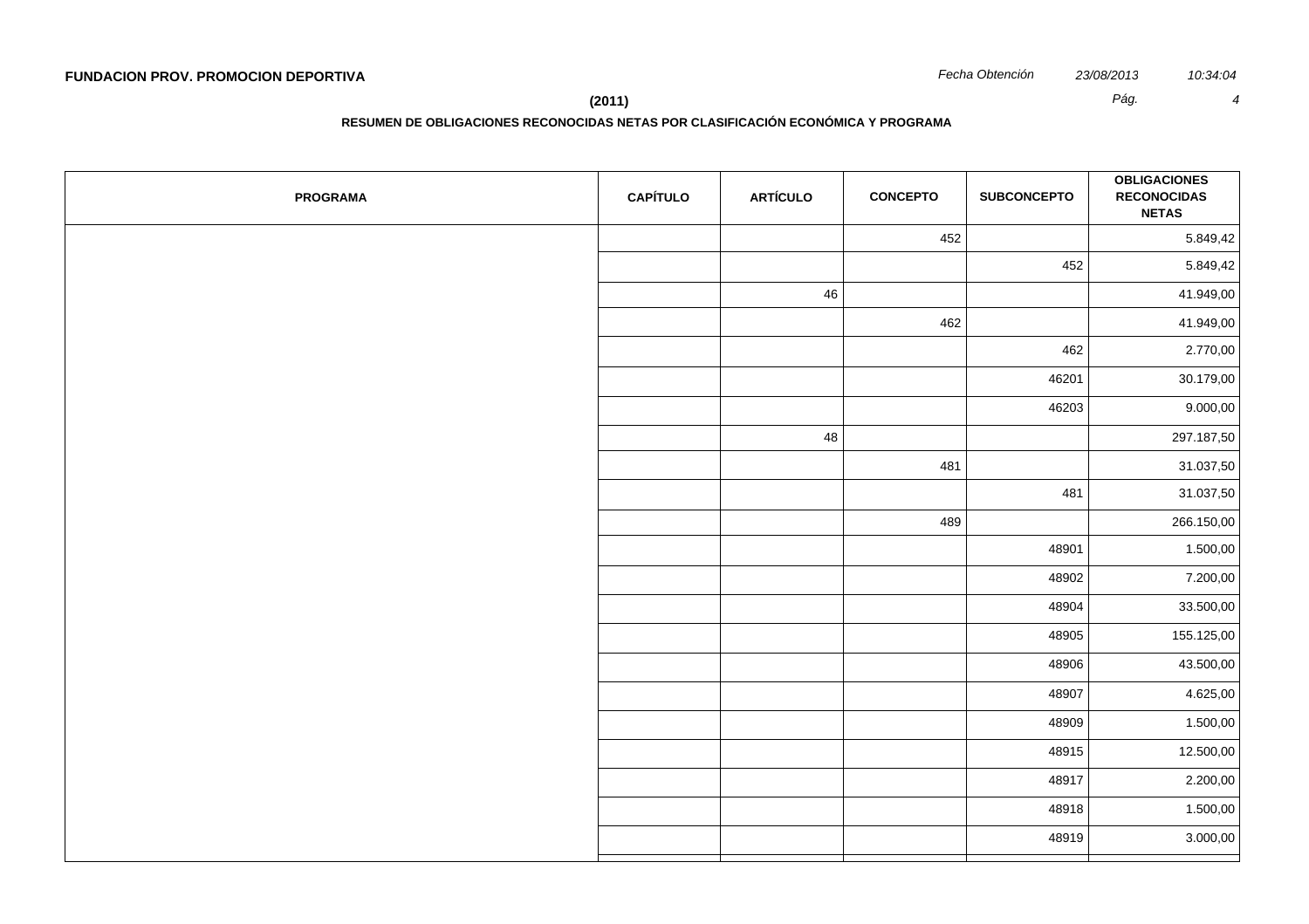**RESUMEN DE OBLIGACIONES RECONOCIDAS NETAS POR CLASIFICACIÓN ECONÓMICA Y PROGRAMA**

| <b>PROGRAMA</b>                         | <b>CAPÍTULO</b> | <b>ARTÍCULO</b> | <b>CONCEPTO</b> | <b>SUBCONCEPTO</b> | <b>OBLIGACIONES</b><br><b>RECONOCIDAS</b><br><b>NETAS</b> |
|-----------------------------------------|-----------------|-----------------|-----------------|--------------------|-----------------------------------------------------------|
|                                         | $\overline{7}$  |                 |                 |                    | 28.001,82                                                 |
|                                         |                 | 76              |                 |                    | 28.001,82                                                 |
|                                         |                 |                 | 762             |                    | 28.001,82                                                 |
|                                         |                 |                 |                 | 762                | 28.001,82                                                 |
| TOTAL PROGRAMA 3410                     |                 |                 |                 |                    | 1.032.082,63                                              |
| PROMOCION Y FOMENTO DEL DEPORTE<br>3411 | $\overline{2}$  |                 |                 |                    | 1.600,00                                                  |
|                                         |                 | 22              |                 |                    | 1.600,00                                                  |
|                                         |                 |                 | 226             |                    | 1.600,00                                                  |
|                                         |                 |                 |                 | 226                | 1.600,00                                                  |
| TOTAL PROGRAMA 3411                     |                 |                 |                 |                    | 1.600,00                                                  |
| <b>TOTAL GENERAL</b>                    |                 |                 |                 |                    | 1.607.369,44                                              |

**(2011)** *Pág. 5*